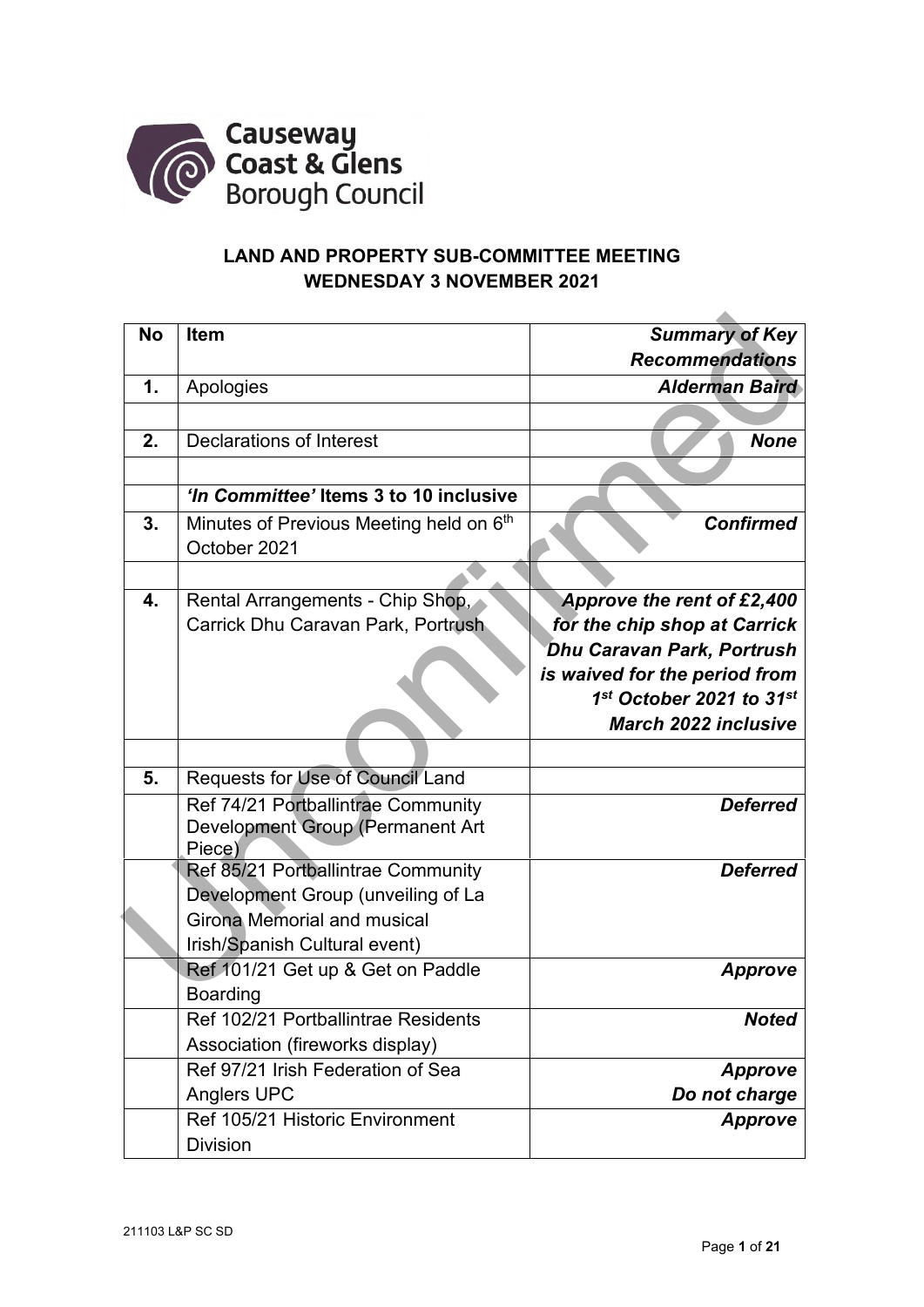| 5.1              | Ref 87/20 - Portstewart, The Crescent -                                                                                                    | Note the content and accept                                                                                                                                                                                                                                                                               |
|------------------|--------------------------------------------------------------------------------------------------------------------------------------------|-----------------------------------------------------------------------------------------------------------------------------------------------------------------------------------------------------------------------------------------------------------------------------------------------------------|
|                  | <b>Repainting of Biblical Script</b>                                                                                                       | the recommendations                                                                                                                                                                                                                                                                                       |
|                  |                                                                                                                                            | contained within the report                                                                                                                                                                                                                                                                               |
|                  |                                                                                                                                            | as set out                                                                                                                                                                                                                                                                                                |
|                  |                                                                                                                                            |                                                                                                                                                                                                                                                                                                           |
| 6.               | Purchase/Dispose<br>of<br>to<br><b>Requests</b><br><b>Council Land/Property</b>                                                            |                                                                                                                                                                                                                                                                                                           |
| 6.1              | Ref 03/19/P - Request to Purchase strip<br>of land to rear of Hillcrest Gardens,<br><b>Ballymoney</b>                                      | <b>Option 1 - Refuse the</b><br>request                                                                                                                                                                                                                                                                   |
| 6.2              | <b>Asset Realisation - Private &amp; Public</b><br>Sector, (D1) Disposal commencement<br>process - Gap Site, Killowen Street,<br>Coleraine | <b>Grant approval to carry-out</b><br>the actions as prescribed<br>within proposal                                                                                                                                                                                                                        |
| 6.3              | <b>Asset Realisation - Private Market Place</b><br>Disposal process in respect of dis-used<br>Play Park, Cloughmills                       | <b>Approve the</b><br>appointment of an Estate<br><b>Agent from Councils 'Mini-</b><br><b>Tender Competition</b><br>Framework -2021', as set out                                                                                                                                                          |
| 6.4              | <b>Asset Realisation - Estate Agent</b><br>appointment consideration Killyrammer<br>Community Centre/School House,<br>Ballymoney           | <b>Approve the appointment a</b><br><b>local Estate Agent from</b><br>within the Borough, from<br><b>Councils 'Mini-Tender</b><br><b>Competition Framework -</b><br>2021', as set out                                                                                                                     |
| $\overline{7}$ . | <b>Leases and Licences</b>                                                                                                                 |                                                                                                                                                                                                                                                                                                           |
| 7.1              | Surrender of Lease - Dis-used Toilet<br><b>Block, Riverview Crescent, Cushendun</b>                                                        | Approve engage in<br>communication with the<br><b>National Trust in respect of</b><br>surrendering the present<br>lease over the dis-used toilet<br><b>block at Riverview Crescent,</b><br><b>Cushendun, and that</b><br>thereafter, the premises be<br>handed back to the National<br>Trust, as set out. |
| 8.               | <b>Legal Issues</b>                                                                                                                        |                                                                                                                                                                                                                                                                                                           |
| 8.1              | <b>Request from Radius Housing</b>                                                                                                         | Approve the request from                                                                                                                                                                                                                                                                                  |
|                  |                                                                                                                                            | <b>Radius Housing Association</b><br>for an extension until March<br>2022 to carry out due<br>diligence. In the event an<br>acceptable offer to purchase<br>was not received, the<br>property would be placed on                                                                                          |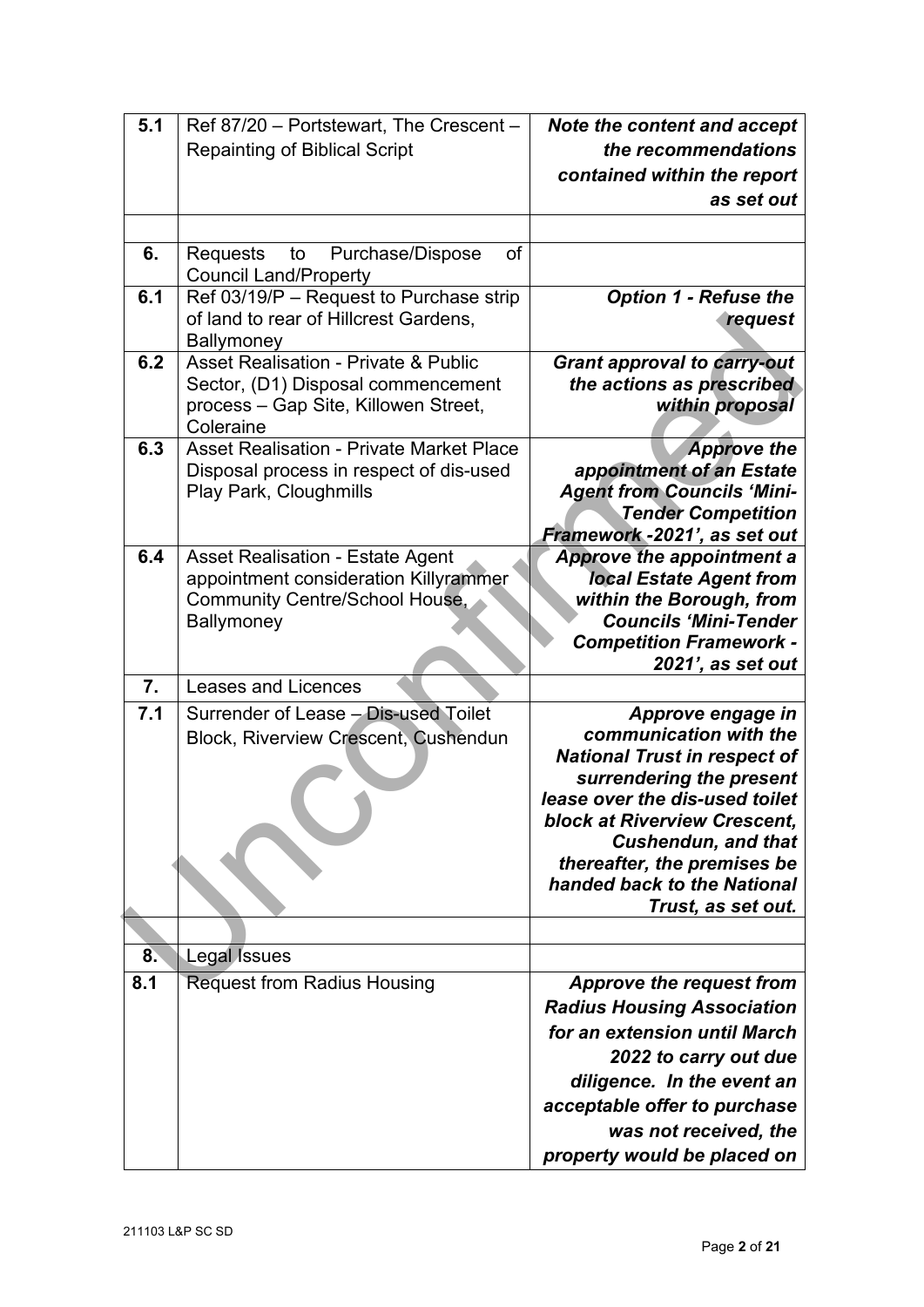|     |                                                                                 | the external (open) market   |
|-----|---------------------------------------------------------------------------------|------------------------------|
|     |                                                                                 | for expressions of interest. |
| 9.  | Correspondence                                                                  | <b>None</b>                  |
|     |                                                                                 |                              |
| 10. | Timetable of Land and Property Sub-<br>Committee Meetings Jan 2022- Dec<br>2022 | <b>Approve</b>               |
|     |                                                                                 |                              |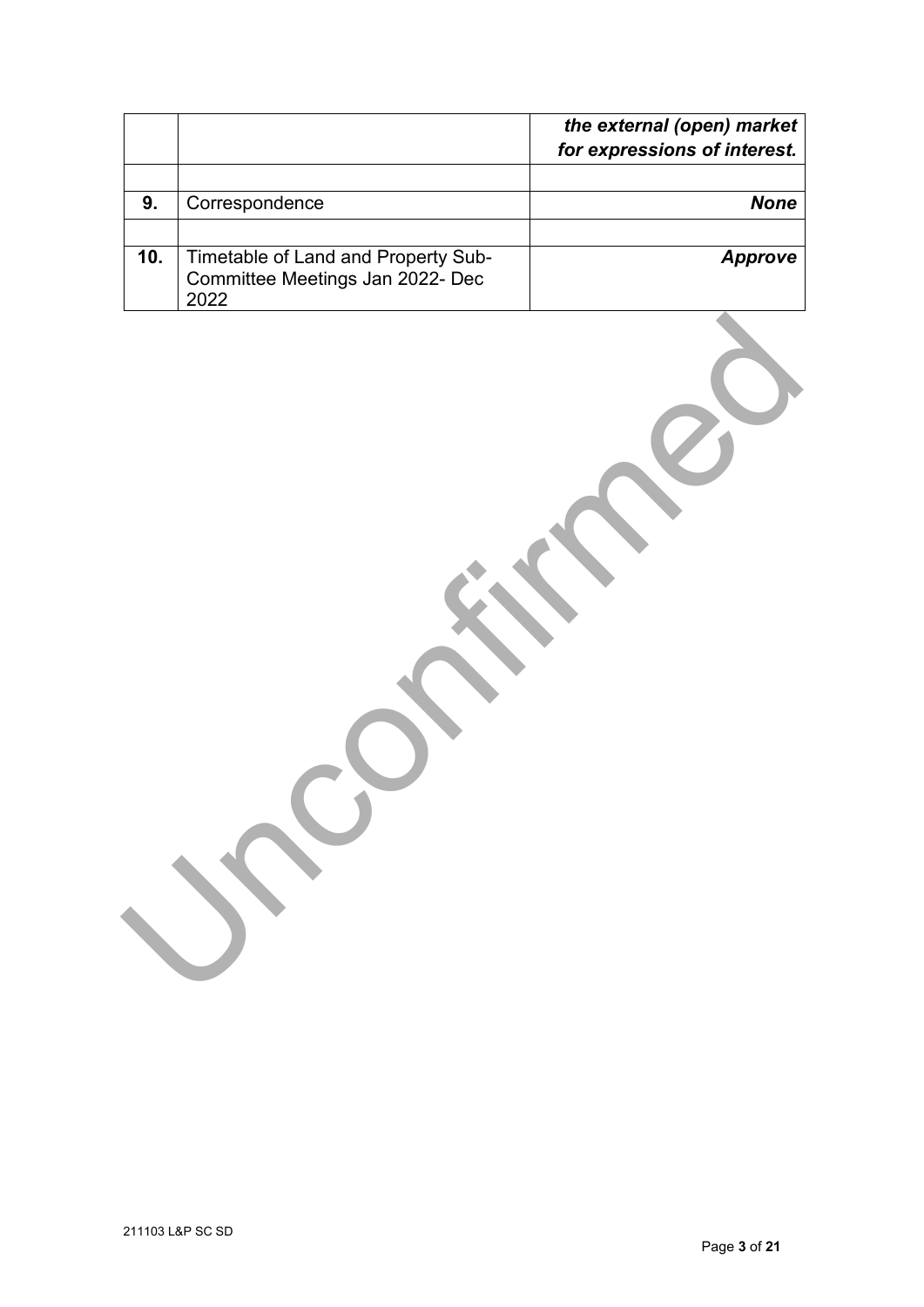# **MINUTES OF THE MEETING OF THE LAND AND PROPERTY SUB-COMMITTEE HELD VIA VIDEO-CONFERENCE ON WEDNESDAY 3 NOVEMBER 2021 AT 7.00PM**

|    | Chair:                                  | Alderman Knight-McQuillan (R)                                                                                                                                                                                                                                                                                                       |
|----|-----------------------------------------|-------------------------------------------------------------------------------------------------------------------------------------------------------------------------------------------------------------------------------------------------------------------------------------------------------------------------------------|
|    | Present:                                | Alderman Fielding (R), Hillis (R)<br>Councillors Beattie (R), McLean (R) McGurk,<br>McShane C (R)                                                                                                                                                                                                                                   |
|    | <b>Officers Present:</b>                | M Quinn, Director of Corporate Services (R)<br>J Mills, Land and Property Solicitor (R)<br>J Richardson, Head of Capital Works and Infrastructure (R)<br>W Hall, Asset Realisation Officer (R)<br>S D McCartney, Holiday and Leisure Parks General Manager (R)<br>S Duggan, Civic Support & Committee & Member Services Officer (R) |
|    | $Key(R)$ = Remote attendance            |                                                                                                                                                                                                                                                                                                                                     |
| 1. | <b>APOLOGIES</b>                        |                                                                                                                                                                                                                                                                                                                                     |
|    |                                         | Apologies were recorded from Alderman Baird.                                                                                                                                                                                                                                                                                        |
| 2. | <b>DECLARATIONS OF INTEREST</b>         |                                                                                                                                                                                                                                                                                                                                     |
|    | There were no declarations of interest. |                                                                                                                                                                                                                                                                                                                                     |
|    |                                         | <b>MOTION TO PROCEED 'IN COMMITTEE'</b>                                                                                                                                                                                                                                                                                             |
|    | <b>Proposed by Councillor McGurk</b>    |                                                                                                                                                                                                                                                                                                                                     |
|    | Seconded by Councillor McLean           | and                                                                                                                                                                                                                                                                                                                                 |
|    |                                         | <b>AGREED</b> – that the Sub-Committee move 'In Committee'.                                                                                                                                                                                                                                                                         |
|    |                                         | The information contained in the following item is restricted in                                                                                                                                                                                                                                                                    |

## **1. APOLOGIES**

## **2. DECLARATIONS OF INTEREST**

# **MOTION TO PROCEED** *'IN COMMITTEE'*

*The information contained in the following item is restricted in accordance with Part 1 of Schedule 6 of the Local Government Act (Northern Ireland) 2014* 

## **3. MINUTES OF LAND AND PROPERTY SUB COMMITTEE MEETING HELD ON 6 OCTOBER 2021**

Summary minute, previously circulated.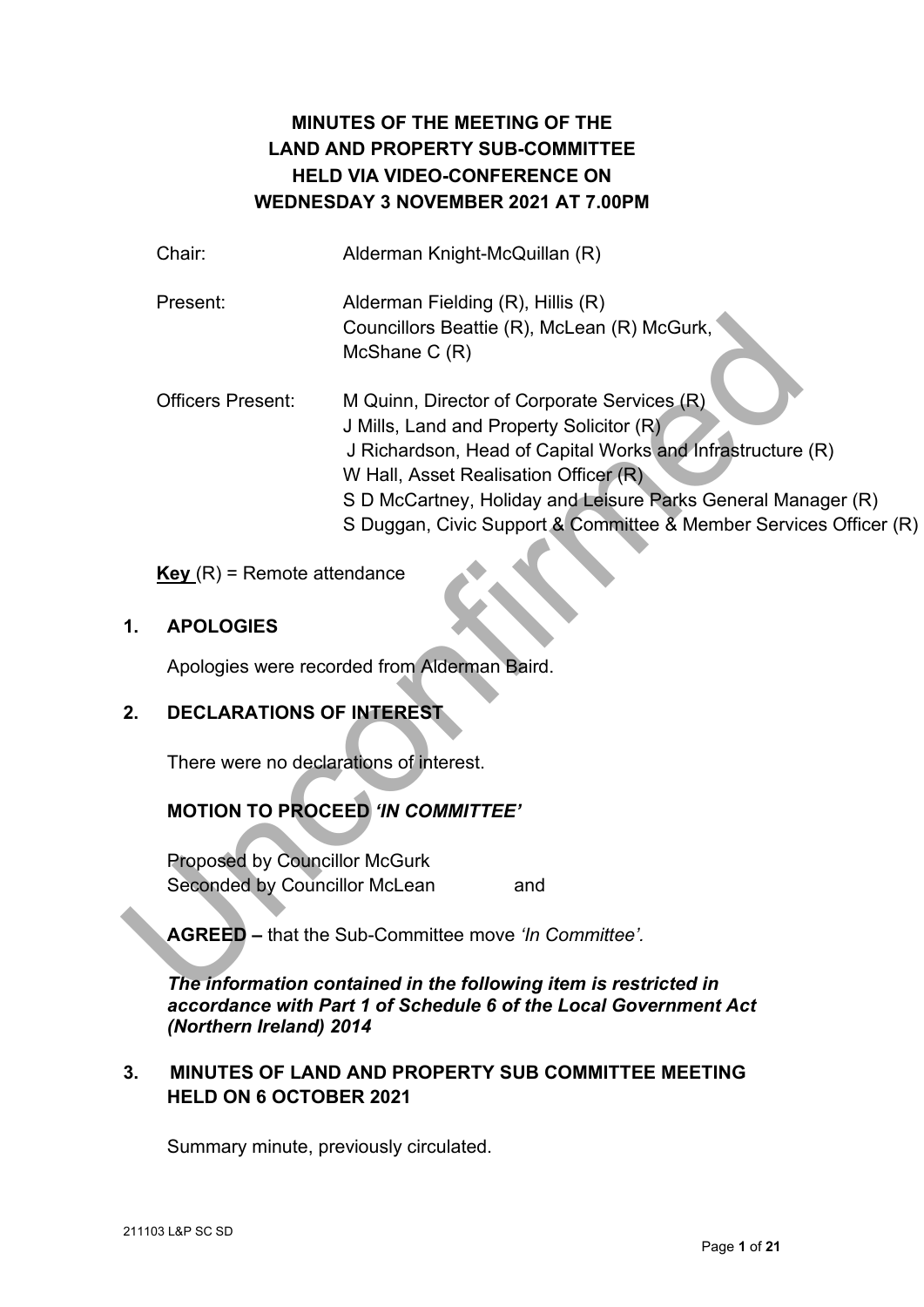The minutes of the previous meeting held on 6<sup>th</sup> October 2021 were confirmed as a correct record.

## **4. RENTAL ARRANGEMENTS – CHIP SHOP, CARRICK DHU CARAVAN PARK, PORTRUSH**

Report, previously circulated, was presented by the Holiday and Leisure Parks General Manager.

## **Purpose of Report**

To consider the current Licence/Lease arrangements during the Covid-19 pandemic, and the impact on the hot food takeaway business operating at Carrick Dhu Holiday Park during and post the enforced closures of the Holiday Park due to the pandemic.

To seek Member approval to review the payment arrangements between Council and the proprietor of the Chip Shop at the end of the current holiday season.

Background and proposals were circulated within the confidential report.

#### **Options**

In relation to future rent due, consider the impact of the enforced closure of Chip Shop at Carrick Dhu Holiday Park due to Covid-19 on the tenant's ability to trade and pay quarterly rental payments. Acknowledging Council's current position of only offering deferral of rental payable over the period April-June 2020, Holiday & Leisure Park's preferred option is to waiver the rents due from 1<sup>st</sup> October 2021 - 31<sup>st</sup> March 2022 at a total cost of £2,400. **Purpose of Report**<br>To consider the current Licence/Lease arrangements during the Covid-19<br>pandemic, and the impact on the hot food takeaway business operating at<br>Carrick Dhu Holiday Park during and post the enforced clos

This represents a 6-month period whilst the Park was closed for over 7 months, and reflects the unique dependency of the Chip Shop on general holidaymaker's footfall at Carrick Dhu, and an inability to remain commercially viable leading up to the customers' return next March.

**It is recommended** that the Land & Property Sub-Committee recommends to Council that the rent of £2,400 for the chip shop at Carrick Dhu Caravan Park, Portrush is waived for the period from 1st October 2021 to 31<sup>st</sup> March 2022 inclusive.

In response to questions surrounding equality, the Council Solicitor provided an opinion on the unique circumstances presented.

Proposed by Alderman Fielding Seconded by Alderman Hillis and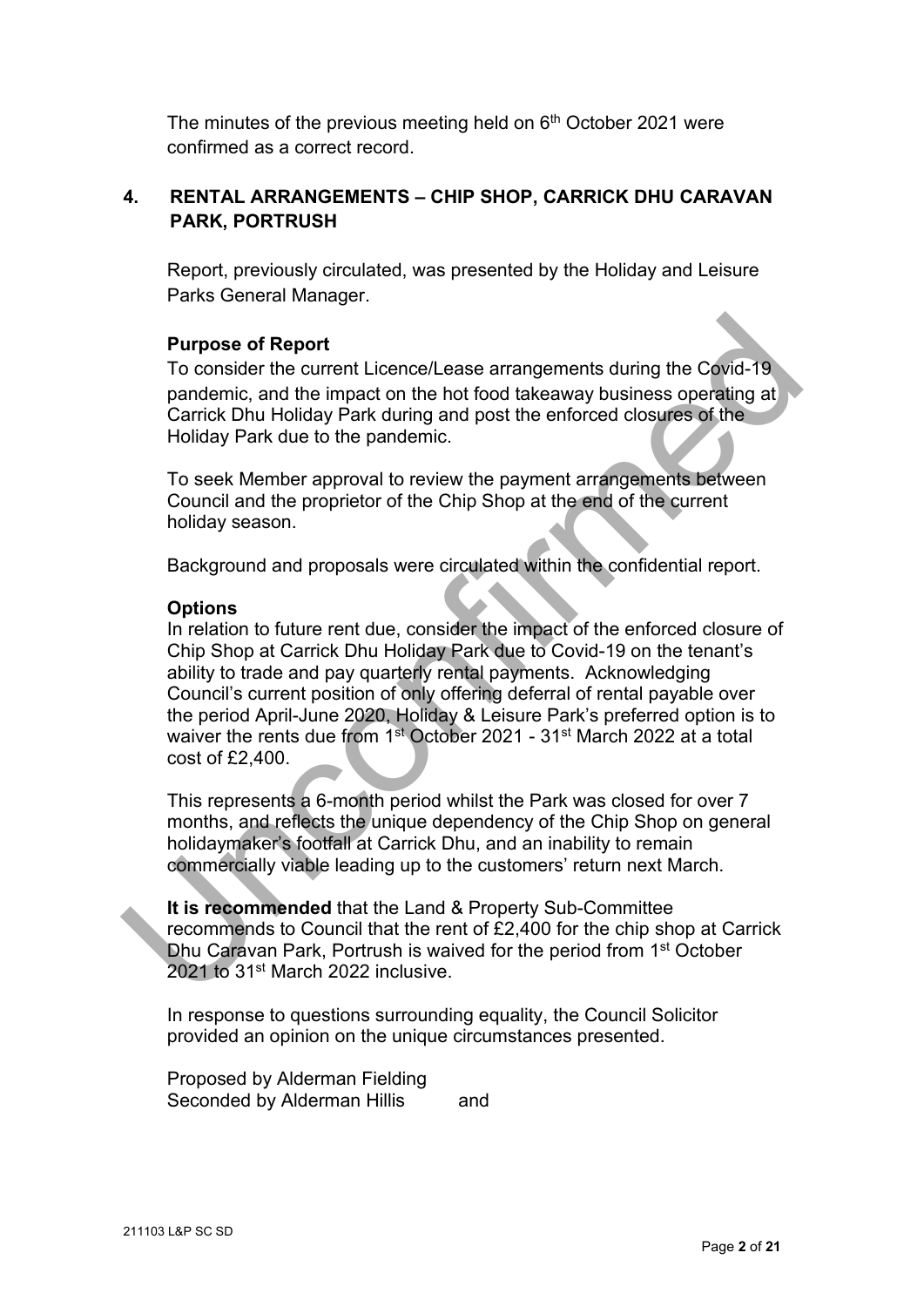**AGREED –** to recommend that Council approve the rent of £2,400 for the chip shop at Carrick Dhu Caravan Park, Portrush is waived for the period from 1st October 2021 to 31st March 2022 inclusive.

**\* Holiday and Leisure Parks General Manager left the meeting at 7.23pm.** 

## **5. REQUESTS FOR USE OF COUNCL LAND**

Report, previously circulated was presented by the Director of Corporate **Services** 

## **Requests to Use Council Land**

There were 3 new requests for the Sub-Committee to consider. The requests have been summarised in the table below with further detail provided at Appendix 1 (previously circulated) Report, previously circulated was presented by the Director of Corporate<br>
Services.<br>
Requests to Use Council Land<br>
There were 3 new requests for the Sub-Committee to consider. The<br>
requests have been summarised in the tabl

Further information including maps and photographs were made available at the meeting.

There was 1 retrospective event for the Sub-Committee to note. The report was attached at Appendix 2 (previously circulated)

There were two Addendums listed for the Sub-Committee to consider. The report was attached at Appendix 3 (previously circulated)

## **Issues for Consideration**

The following factors should be taken into account when considering each request:-

- 2.1 Right of way issues
- 2.2 Setting precedent
- 2.3 **Impact on Council's strategy**
- 2.4 Valuation
- 2.5 Long term impact on Council's asset
- 2.6 Legal implications
- 2.7 Health and Safety, Insurance, Risk Assessments and Event Management Plans

**It is recommended** that the requests listed at Appendices 1 and 3 are considered and recommendation made.

**It is recommended** that the request at Appendix 2 is noted.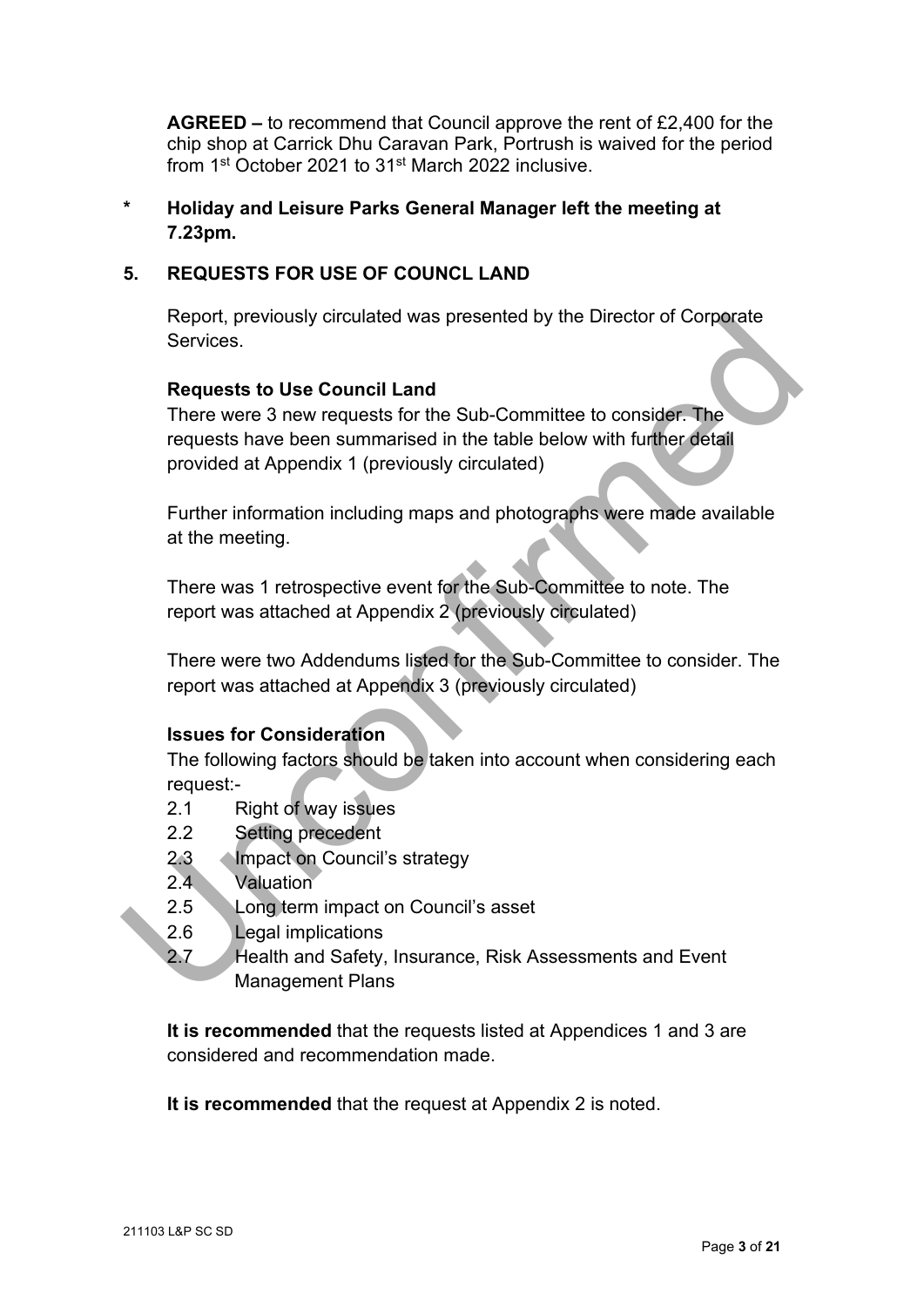| <b>Ref</b> | <b>Date</b>                                                   | <b>Location</b>                                   | <b>Detail</b>                                                                                                                                                                                                                                                                                                                                                              | <b>Officer</b><br>Recommendation |                                                                                                                                                                                                                   |
|------------|---------------------------------------------------------------|---------------------------------------------------|----------------------------------------------------------------------------------------------------------------------------------------------------------------------------------------------------------------------------------------------------------------------------------------------------------------------------------------------------------------------------|----------------------------------|-------------------------------------------------------------------------------------------------------------------------------------------------------------------------------------------------------------------|
| 74/21      | Permanent<br>Art Piece -<br>Installation<br>April/May<br>2022 | Portballintrae<br><b>Village Hall</b><br>Car Park | A request from the<br>Portballintrae<br>Community<br>Development Group to<br>use Council land at<br>Portballintrae<br>Village<br>Hall Car Park to install<br>an art piece to reflect<br>the "Girona Gold Story"<br>the<br>Spanish<br>and<br>Armada of 1588 on a<br>permanent basis.<br>Permanent memorial to<br>"La Girona" and those<br>who lost their lives on<br>Board. | For<br>discussion                | $AGREED - to$<br>recommend that<br>Council<br>defer<br>consideration for<br>additional<br>information<br>on<br>the<br>specific<br>location.                                                                       |
| 85/21      | 11 <sup>th</sup> June<br>2022<br>From 8am to<br>7pm.          | <b>Beach Road</b><br>Car Park,<br>Portballintrae  | from For<br>A<br>request<br>Portballintrae<br>Community<br>Development Group to<br>use Council land<br>at<br>Beach Road Car Park,<br>Portballintrae for the<br>unveiling of La Girona<br>Memorial and musical<br>Irish/Spanish<br>Cultural<br>event on the 11th of<br><b>June 2022.</b>                                                                                    | discussion                       | $AGREED - to$<br>recommend that<br>Council<br>defer<br>consideration for<br>additional<br>information<br>in<br>respect of what<br>arrangement<br>Council has in<br>place to assist<br>community<br>organisations. |
| 101/21     | 25 <sup>th</sup> June<br>2022<br>9am to<br>4.30pm             | Portballintrae<br>Harbour                         | A request from "Get up<br>& Get on Paddle<br>Boarding" to use<br>Council land at<br>Portballintrae Harbour<br>for a charity<br>paddleboard fun day<br>on the 25th June 2022.                                                                                                                                                                                               | For<br>discussion                | Proposed<br>by<br>Councillor<br>McLean<br>Seconded<br>by<br><b>Hillis</b><br>Alderman<br>and AGREED -<br>recommend<br>to<br>Council<br>that<br>the<br>approve<br>request, subject<br>to Conditions as<br>set out. |

| <b>Ref</b> | <b>Detail of Request</b>                                                               |                 |
|------------|----------------------------------------------------------------------------------------|-----------------|
|            | A request from Portballintrae Residents Association to   Retrospective   AGREED $-$ to |                 |
| 102/21     | use Council land at Portballintrae Harbour for a $\mathsf{I}$ - For Noting             | recommend       |
|            | fireworks display as part of the Halloween Festival                                    | Council<br>that |
|            | Weekend on the 29 <sup>th</sup> October 2021. From 5pm to                              | note<br>the     |
|            | 8.30pm.                                                                                | request.        |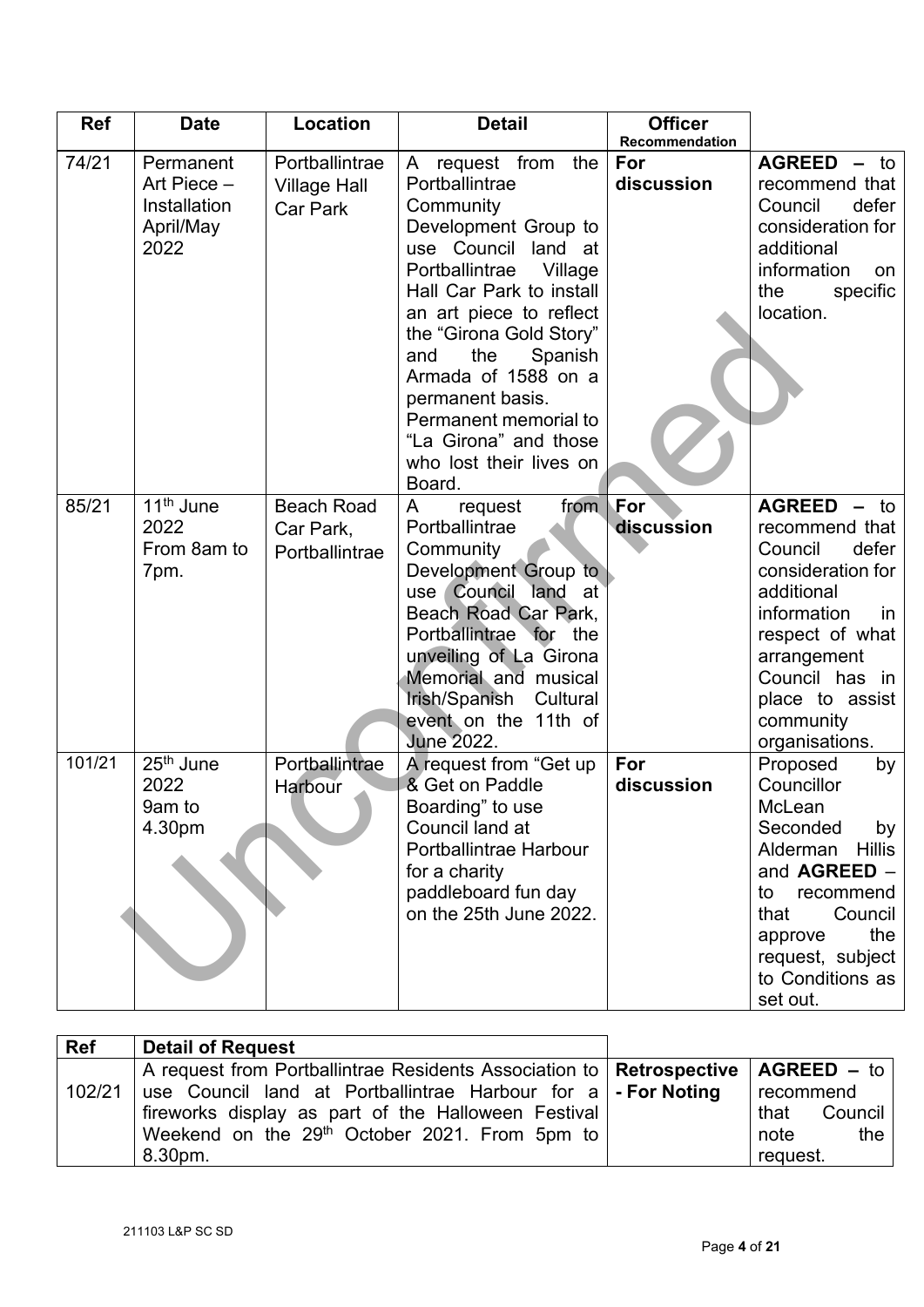| 105/21                                                                                                                                                                                                                                                                                                                                                                                                                                                                                                                                                            | A request from the Historic Environment Division to<br>use Council land at Kinbane Head Carpark,<br>Ballycastle, for essential health and safety works to<br>be carried out to Kinbane Castle from the 8th of<br>November to the week commencing the 6th of<br>December 2021 - for approximately 6 weeks. | <b>Addendum</b> | Proposed by<br><b>Councillor C</b><br><b>McShane</b><br>Seconded by<br>Alderman<br>Hillis and<br>$AGREED - to$<br>recommend<br>that Council<br>approve the<br>request<br>subject to the<br>stated<br>Conditions. |  |  |
|-------------------------------------------------------------------------------------------------------------------------------------------------------------------------------------------------------------------------------------------------------------------------------------------------------------------------------------------------------------------------------------------------------------------------------------------------------------------------------------------------------------------------------------------------------------------|-----------------------------------------------------------------------------------------------------------------------------------------------------------------------------------------------------------------------------------------------------------------------------------------------------------|-----------------|------------------------------------------------------------------------------------------------------------------------------------------------------------------------------------------------------------------|--|--|
| 97/21                                                                                                                                                                                                                                                                                                                                                                                                                                                                                                                                                             | A request from the Irish Federation of Sea Anglers<br>UPC to use Council land at Magilligan, Benone,<br>Downhill, East Strand and Whiterocks Beach,<br>Portrush for the All Ireland Master Angler Shore<br>Competition on the 20th and 21st of November 2021.                                             | <b>Addendum</b> | Proposed by<br>Alderman<br>Fielding<br>Seconded by<br>Councillor<br>McLean and<br>$AGREED - to$<br>recommend<br>that Council<br>approve the<br>request; that<br>Council does<br>not charge.                      |  |  |
| REF 87/20 - PORTSTEWART, THE CRESCENT - REPAINTING OF<br>5.1<br><b>BIBLICAL SCRIPT</b><br>Report, previously circulated was presented by the Director of Corporate<br>Services.<br><b>Purpose of Report</b><br>To present the report following the verbal presentation of the report<br>provided at the last meeting on 6 <sup>th</sup> October 2021 for the Sub-Committee to<br>note and to provide Committee with the information to instruct officers to<br>proceed with equality screening and consultation in line with Council's<br><b>Equality Scheme.</b> |                                                                                                                                                                                                                                                                                                           |                 |                                                                                                                                                                                                                  |  |  |

## **5.1 REF 87/20 – PORTSTEWART, THE CRESCENT – REPAINTING OF BIBLICAL SCRIPT**

## **Purpose of Report**

## **Background**

In 2018 Council approved, as landowner, a request (ref No 20/18) from a private individual to repaint existing biblical script on a section of the sea wall located at The Crescent, Portstewart subject to conditions including planning requirements. Following the Council decision and planning approval the text was repainted. The text reads: "THE SEA IS HIS AND HE MADE IT PSALMS 95:5

ETERNITY? YE MUST BE BORN AGAIN JOHN 3:7 CHRIST DIED FOR US ROMANS 5:8"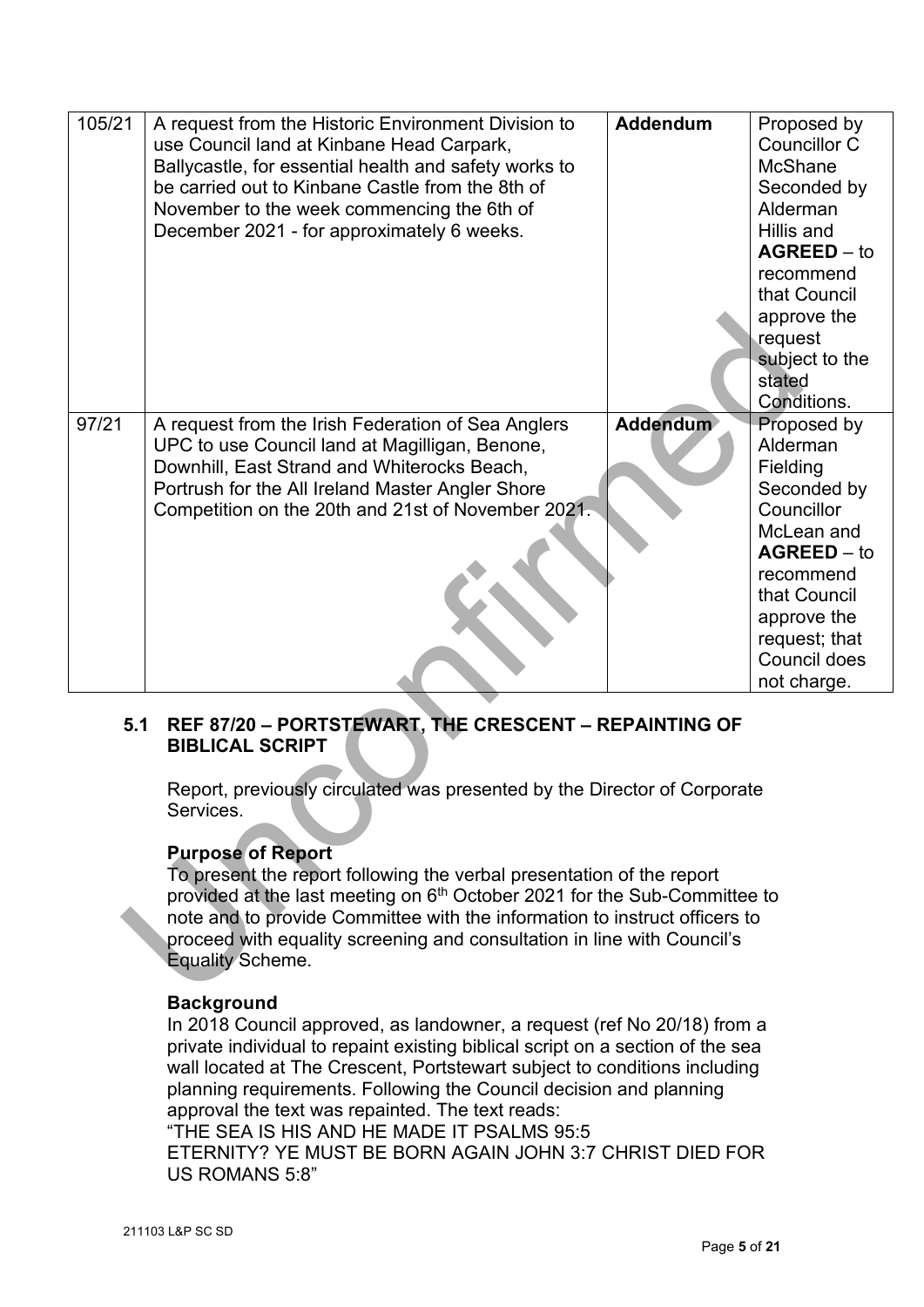At its meeting in May 2021 the Sub-Committee considered a second request (Ref No 87/20) from the applicant to repaint the same biblical script on the sea wall and recommended that *the request is deferred to the next meeting of the Sub-Committee when further information on screening and equality considerations will be available.*

At the Sub-Committee's meeting in October 2021 Gilmartin Consulting verbally presented a report addressing the screening and equality considerations and responded to Members' queries.

#### **Equality Implications**

The report **'***Equality considerations in relation to permission to repaint religious message on sea wall'* is attached as Appendix 1 (previously circulated)

The report summary states the following:

- **as a result of previously failing to conduct an equality screening on the** *request to repaint the biblical script on the sea wall the council may be viewed as being in breach of its Equality Scheme*
- *the Council is now required to review its decision to permit the repainting of Biblical text on the sea wall at Portstewart*
- *an equality screening processes should be instructed*
- *an initial equality screening may indicate that an EQIA is required*
- *the Council will be required to conduct a formal consultation process into the equality and good relations implications of the decision to permit biblical script on the sea wall*  considerations and responded to Members' queries.<br>
The report "Equality mplications<br>
The report "Equality considerations in relation to permission to repaint<br>
religious message on sea wall' is attached as Appendix 1 (previ
	- *all previous comments received by the council in relation to the repainting of Biblical text should be included in the equality screening process*
	- *the Council should review the aims and objectives of the Land & property policy in relation to requests to the use of Council land*
	- *ensure the policy framework associated with the implementation of the Land and Property policy and indeed Council processes ensure robust compliance with statutory obligations*
	- *ensure the policy framework associated with the implementation of the Land and Property policy adheres to all other relevant council policies such as community plan, Local Development Plan, Equality and Good Relations Strategy*
	- *senior staff and elected Members should receive mandatory training in relation to their obligations outlined in the Equality Scheme. This training should also provide workshops on demonstrating effective leadership on equality and good relations, and equality screening processes.*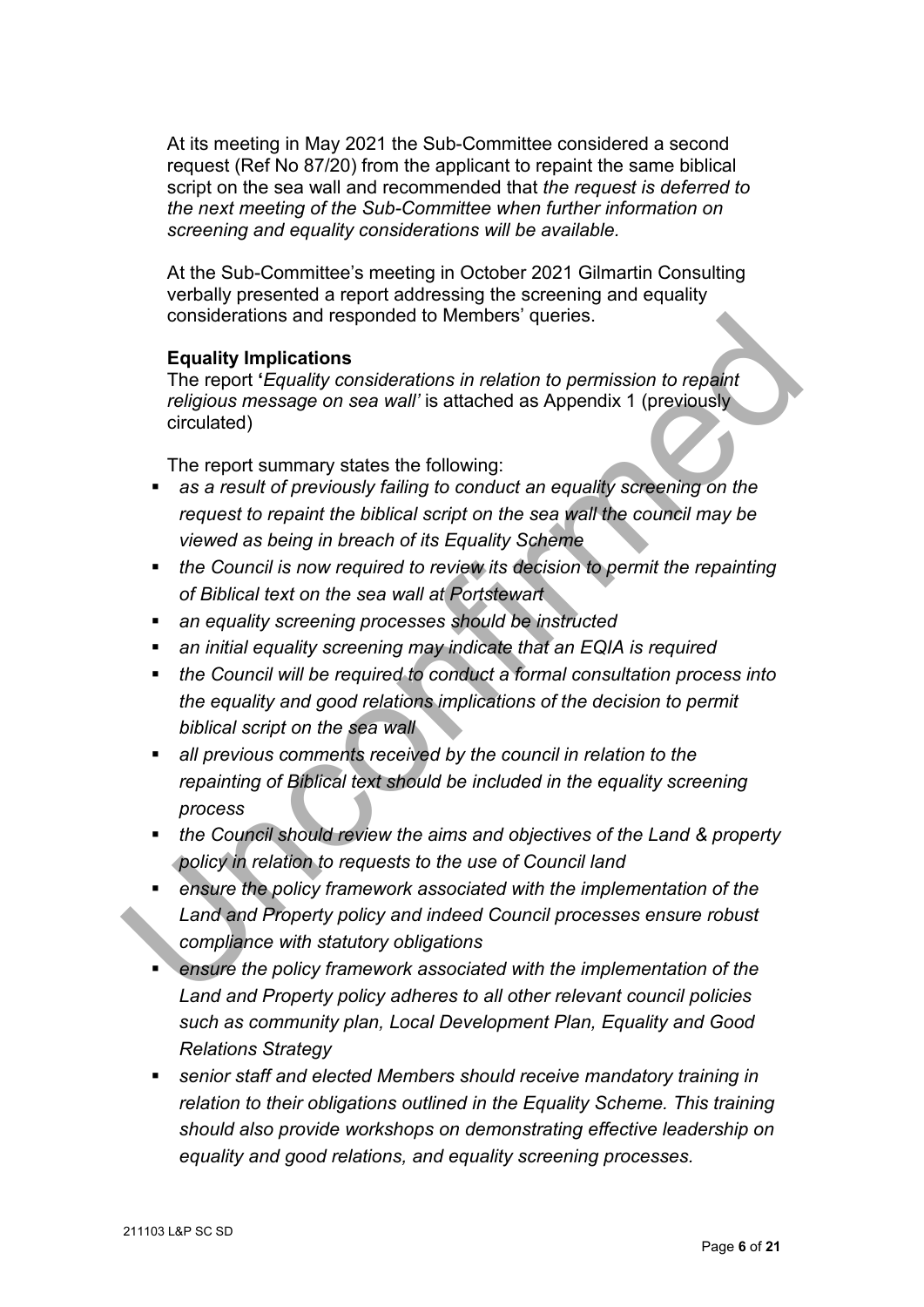- *ensure all committees reports have the necessary legislative responsibilities (e.g., equality screening) attached prior to the decisionmaking process*
- *In relation to the Land and Property policy it is essential that there is a more robust process to address all other core council policies which have an impact on the decision-making process.*

**It is recommended** that Council notes the content and accepts the recommendations contained within the report **'***Equality considerations in relation to permission to repaint religious message on sea wall'* and proceeds to instruct an equality screening process and conduct a public consultation process into the equality and good relations implications of any decision to permit biblical script on the sea wall. Following completion of the equality screening and public consultation a report is brought to the Land and Property Sub-Committee. recommendations contained within the report '*Equality considerations in*<br> *relation to permission to repaint religious message on sea wall'* and<br>
proceeds to instruct an equality screening process and conduct a public<br>
co

Councillor C McShane expressed concern at the cost carried out to date, she stated Equality Screening was a statutory duty.

Councillor McLean considered equality screening was not required, that the matter was not controversial.

The Chair, Alderman Knight-McQuillan shared the views of Councillor McLean, she was supportive that consultation be given its place and wished to have views recorded.

Alderman Hillis considered the applicant might pay for the process. Alderman Knight-McQuillan clarified the one-off consultancy process triggered would set Council's guidance for the future.

Councillor McLean queried how many pieces of correspondence had been received, the Director of Corporate Services advised she did not have the figures to hand and would circulate the information after the meeting.

Alderman Fielding shared the concerns of Councillor McLean.

Alderman Fielding and Councillor McLean stated they were against the recommendation.

Proposed by Councillor McGurk Seconded by Alderman Hillis

**-** To recommend that Council notes the content and accepts the recommendations contained within the report **'***Equality considerations in relation to permission to repaint religious message on sea wall'* and proceeds to instruct an equality screening process and conduct a public consultation process into the equality and good relations implications of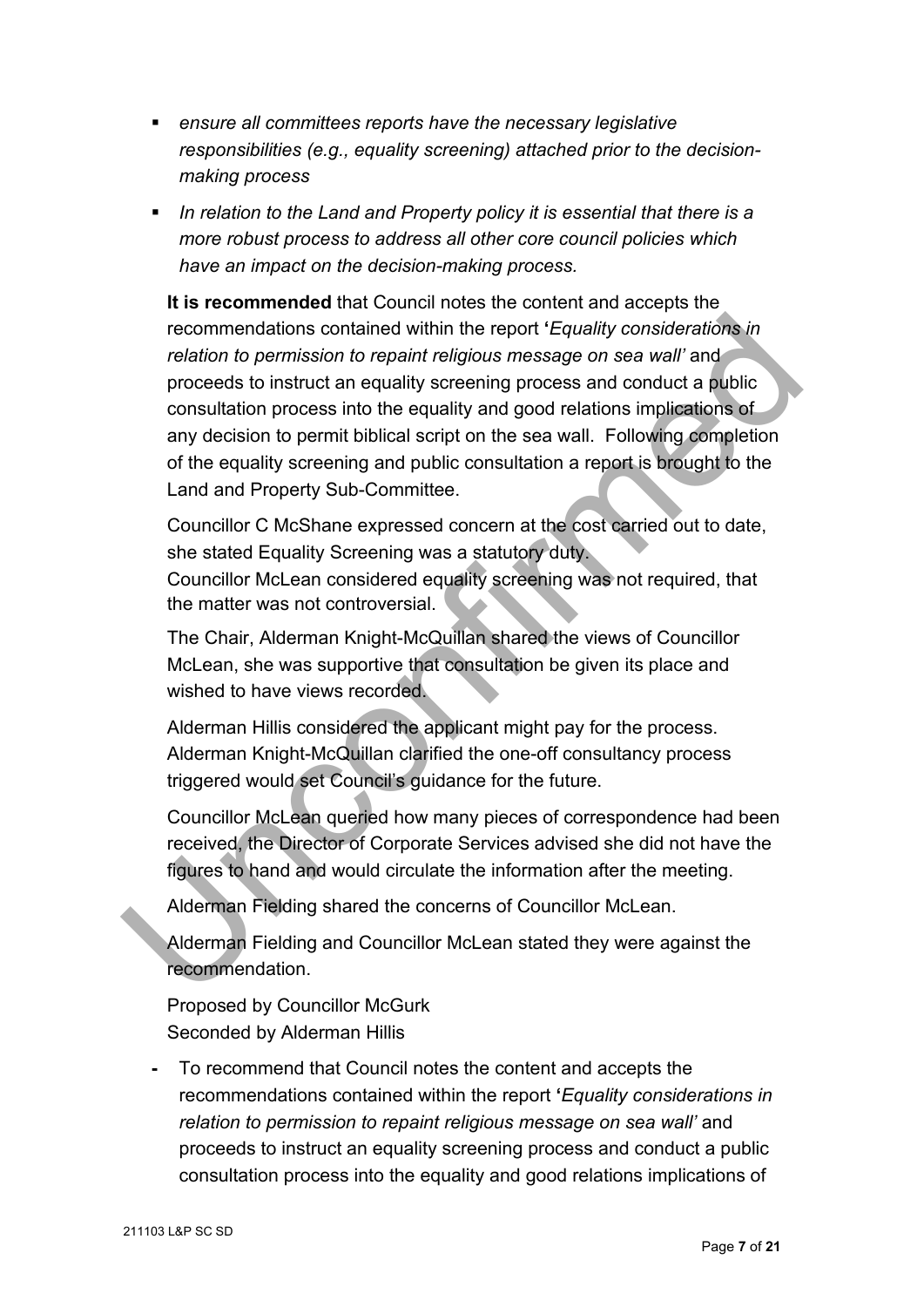any decision to permit biblical script on the sea wall. Following completion of the equality screening and public consultation a report is brought to the Land and Property Sub-Committee.

The Chair put the motion to the Committee to vote. 4 Members voted For; 2 Members voted Against. The Chair declared the motion carried.

## **6. REQUESTS TO PURCHASE/DISPOSE OF COUNCIL LAND/PROPERTY**

## **6.1 REF 03/19/P – REQUEST TO PURCHASE STRIP OF LAND TO REAR OF HILLCREST GARDENS, BALLYMONEY**

Confidential report, previously circulated was presented by the Asset Realisation Officer.

## **Purpose of Report**

The purpose of this report is to seek a decision from the Sub-Committee on the request to purchase a strip of council land to the rear of 11 Hillcrest Gardens, Ballymoney, BT53 8NB.

## **Background**

In March 2020 a report was brought to the Land & Property Sub-Committee (L&P SC) detailing the request from the owners of 11 Hillcrest Gardens, Ballymoney (Ref No 03/19/P) to acquire a strip of Council land to the rear of their property.

At the March 2020 Land & Property Sub-Committee meeting the Planning Officer advised that "*to change recreational land to domestic would require an extension of curtilage/change of use application to take the land within a domestic holding. Planning also advised the Council that caution should be exercised in disposing of land which is designated open space even in small portions as it may be contrary to policy*". 6. REQUESTS TO PURCHASE/DISPOSE OF COUNCIL<br>
LAND/PROPERTY<br>
6.1 REF 03/19/P – REQUEST TO PURCHASE STRIP OF LAND TO REAR<br>
OF HILLCREST GARDENS, BALLYMONEY<br>
Confidential report, previously circulated was presented by the Ass

Council "*AGREED - to recommend to defer consideration and advise applicants to seek advice regarding the Planning issues*".

The applicant's agent was advised of Council's decision and the Planning advice as detailed at paragraph 2.4 above.

A second report was brought to the L&P SC on 1<sup>st</sup> September 2021 to advise members that the applicants' agent wrote to the Land & Property Officer on 13th August 2021 to confirm that his clients wished to proceed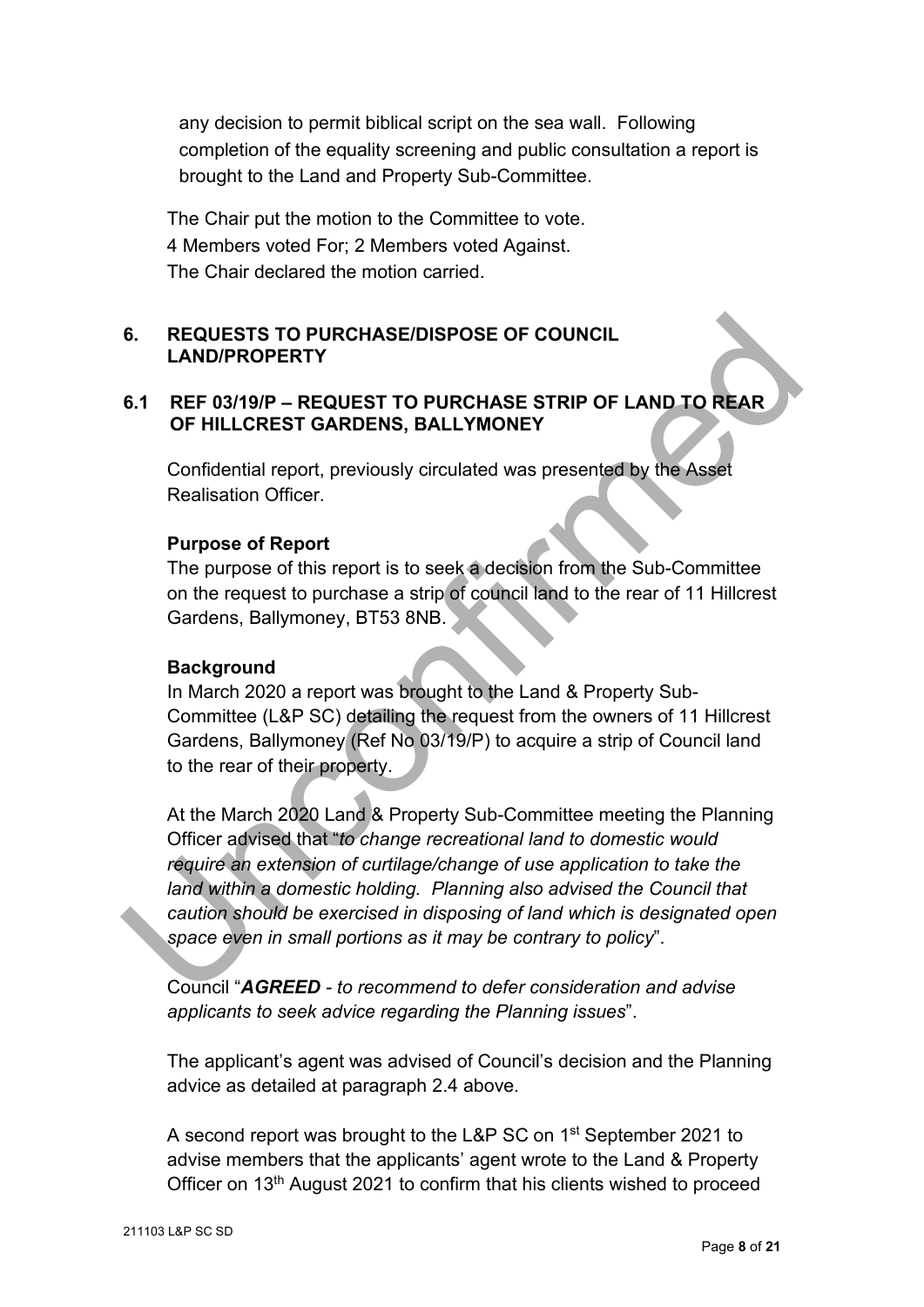with getting a valuation for the strip of land and are aware of the possible need for a planning application.

A copy of the report to the September L&P SC is attached for reference at Appendix 1. This report also contains the Land & Property Report taken to the March 2020 L&P SC meeting.

Council *"AGREED – that the matter is deferred to the next meeting and that a site visit is arranged prior to the date of the next meeting".*

A site visit was held on Thursday 30<sup>th</sup> September 2021 at 5.30pm

## **Proposals**

Should the Land & Property Sub-Committee agree to progress this request it will be subject to the applicants being responsible for the cost of mapping the site (if required), the valuation fee, market value of the land and any Council's legal search fees or any other costs associated with the sale. A site visit was held on Thursday 30<sup>th</sup> September 2021 at 5.30pm<br> **Proposals**<br>
Should the Land & Property Sub-Committee agree to progress this<br>
request it will be subject to the applicants being responsible for the<br>
cost

Requests to Purchase Council Land will be dealt with in accordance with Section B, clause 2.1.2 of the Land and Property Policy – Requests received from third parties to purchase Council land or property.

## **Options**

- 1. Refuse the request.
- 2. Sell the land via the D1 Disposal Process.
- 3. Sell the land on the open market.
- 4. Agree to the sale of a strip of Council land to the rear of the property at 11 Hillcrest Gardens, Ballymoney, BT53 8NB to the applicant subject to the following:
	- An independent valuation is obtained for the parcel of land identified
	- Applicant will be responsible for the cost of any mapping fees, the valuation fee, the market value of the land, Council's legal search fees and any other costs associated with sale.

Note – In accordance with the Land and Property Policy, Council shall keep a written record of its reasoning for engagement or nonengagement of the D1 process.

**It is recommended** that the Sub-Committee is asked to consider the options as detailed at 1 to 4 of this report and makes a recommendation to Council.

Proposed by Alderman Hillis Seconded by Alderman Fielding and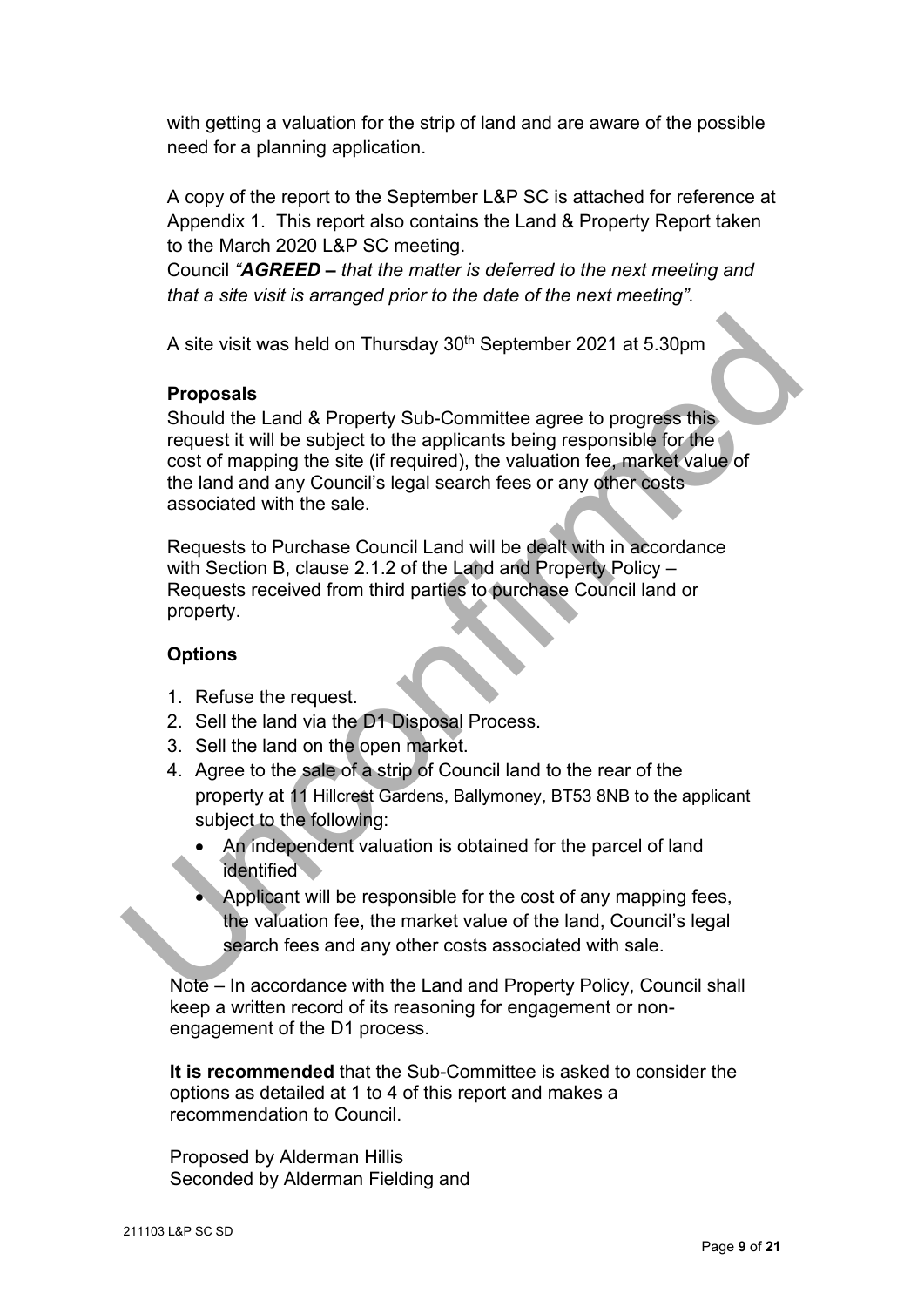**AGREED** – to recommend that Council approve Option 1. Refuse the request.

## **6.2 ASSET REALISATION – PRIVATE & PUBLIC SECTOR, (D1) DISPOSAL COMMENCEMENT PROCESS – GAP SITE, KILLOWEN STREET, COLERAINE**

Confidential report, previously circulated was presented by Asset Realisation Officer.

## **Purpose of Report**

The purpose of this report is to seek permission to commence the D1 Disposal process, and to simultaneously carryout a Private Sector Estate Agency market tender competition for the gap site, Killowen Street, Coleraine.

## **Background**

In March 2020 a report item was taken to the Land & Property Sub-Committee (L&P SC) to consider the disposal of the aforesaid asset.

Council subsequently ratified the decision and "*agreed that the Sub-Committee grants approval to proceed with the action points, a) to g). to allow market assessment of the asset and deduce its realisation potential. Upon completion of these actions a report will be brought back to the Land & property Sub-Committee to assess the realisation value/opportunity, prior to completion of any potential sale.* Realisation Officer.<br>
The purpose of Report<br>
The purpose of this report is to seek permission to commence the D1<br>
Disposal process, and to simultaneously carryout a Private Setor Estate<br>
Agency market tender competition f

## *Action Points*

- *a) Declare the asset surplus.*
- *b) Confirm legal title status.*
- *c) Confirm planning designation of site.*
- *d) Based on the outcome of c) prepare architectural drawings to provide a concept of the housing units that can be achieved on the site to ensure added value can be achieved.*
- *e) Engage a local estate agent to assess and recommend realisations in respect of point d) above to achieve best value of money in relation to current market condition requirements.*
- *f) Submit a planning application for best realisation as per action d)*
- *g) Enter into the D1 disposal process and subsequently the private sector thereafter - should the D1 disposal process be unsuccessful.*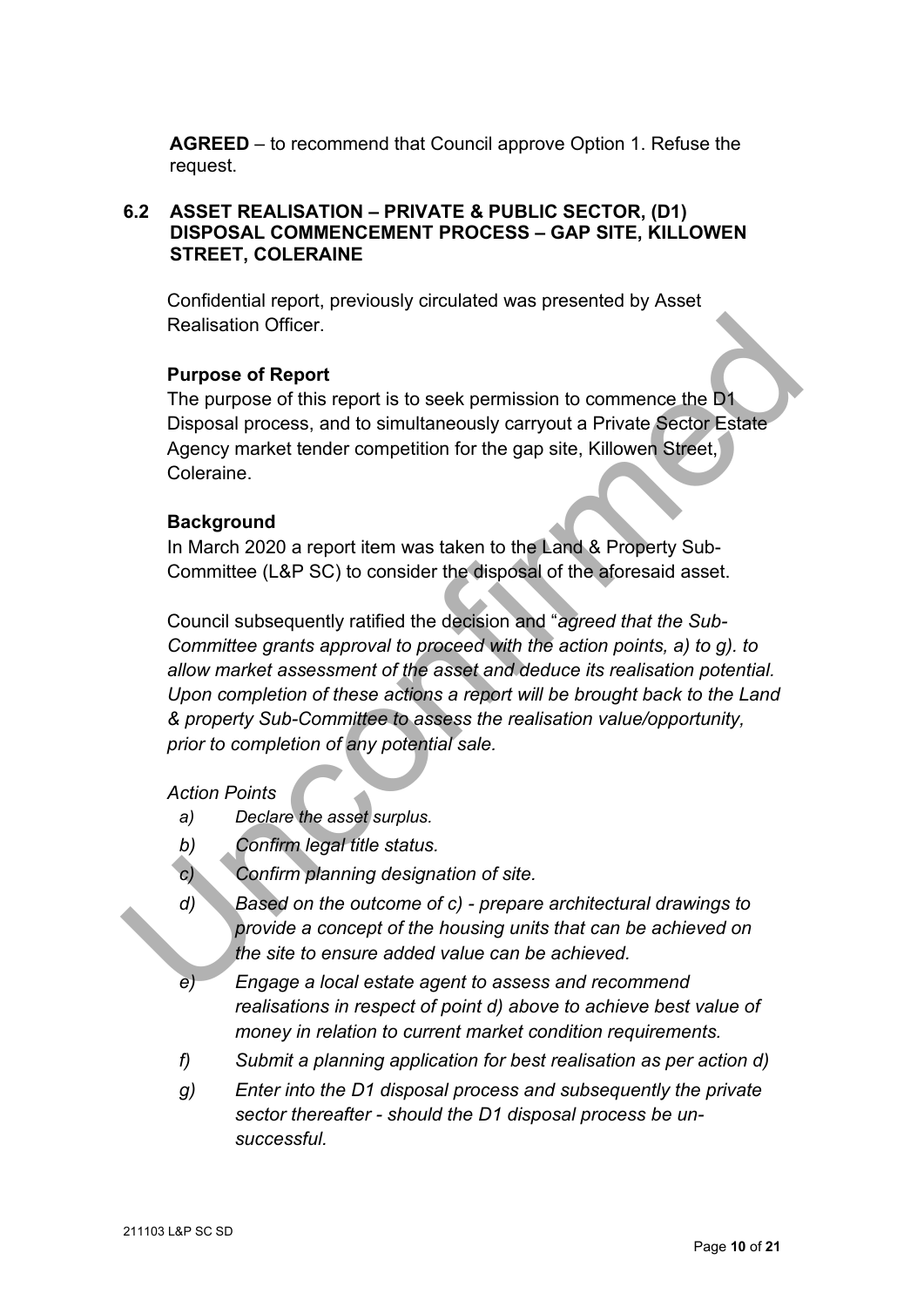Following approval, a planning application was prepared and lodged by our Capital Works Dept. in July 2020.

Northern Ireland Water, (NIW), a consultee in the Planning Application consideration process, identified that there was no spare capacity in the existing Sewage infrastructure in the locality of the said site, which maybe the case for months or years to come.

To ensure a 'refusal' notice was not issued upon the application and respective site, the Asset Realisation Department withdrew the application in October 2021, in order to safeguard a future competitive land/property tender disposal process.

The current situation presents significant liabilities to Council, in respect of:

- Illegal dumping at the gap site.
- Anti-Social behaviour.
- Insurance liability costs.

In addition, non-compliance with Councils adopted Estates Strategy, 2020-2025 in respect of the disposal of declared surplus assets.

#### **Proposal**

It is proposed that the Asset Realisation Department, with the assistance of Councils Legal Department, carryout the following actions:

- a. Compile the associated legal documentation and commence the D1 Disposal process via the Department of Finance, DoF).
- b. Appoint an Estate Agent from Councils, *'Mini-Tender Estate Agency Framework-2021'*, thereafter compile the required marketing material, and advertise/float same on the private competitive estate agency marketplace. respective site, the Asset Realisation Department withdrew the<br>application in October 2021, in order to safeguard a future competitive<br>land/property tender disposal process.<br>The current situation presents significant liabi

In order to streamline both respective methods of procurement disposal, (D1 and Private Sector), re. the aforesaid asset, a time limit of a maximum 60 days will be applied, for marketing and *'considerations'* to be submitted by interested parties.

#### **Recommendation**

It is recommended that the Sub-Committee grants approval to the Asset Realisation Department to carry-out the actions as prescribed within proposal above and detailed below:

- a. Compile the associated legal documentation and commence the D1 Disposal process via the Department of Finance, DoF).
- b. Appoint an Estate Agent from Councils, *'Mini-Tender Estate Agency Framework-2021'*, thereafter compile the required marketing material, and advertise/float same on the private competitive estate agency marketplace.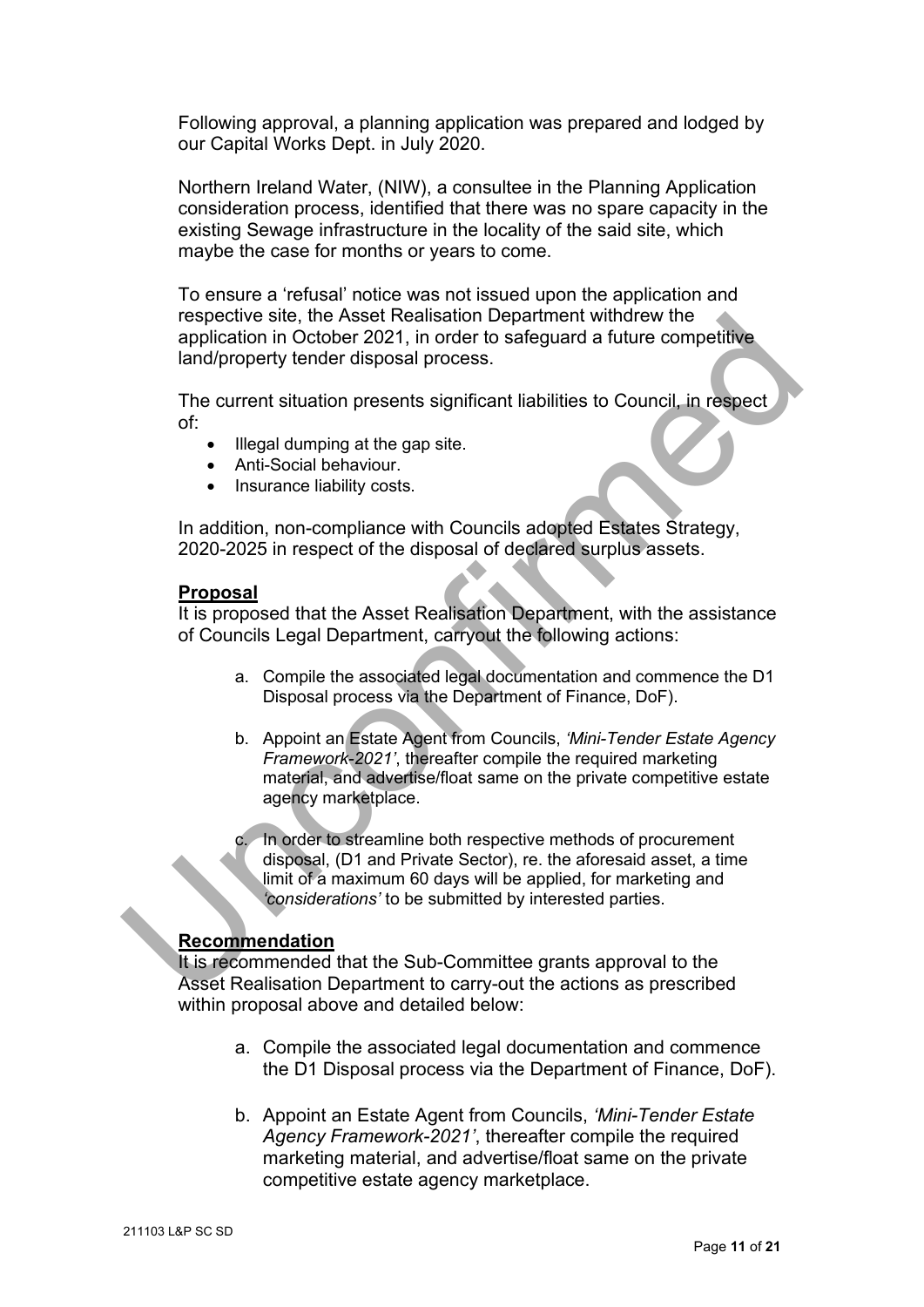c. In order to streamline both respective methods of procurement disposal, (D1 and Private Sector), re. the aforesaid asset, a time limit of a maximum 60 days will be applied, for marketing and *'considerations'* to be submitted by interested parties.

and thereafter, produce a detailed Public & Private Sector tender conclusion analysis report, in respect of the *'considerations'* submitted, for consideration for the gap site, Killowen Street, Coleraine.

Proposed by Alderman Hillis Seconded by Councillor McGurk and

**AGREED** – to recommend that Council grant approval to the Asset Realisation Department to carry-out the actions as prescribed within proposal above and detailed as set out above.

#### **6.3 ASSET REALISATION – PRIVATE MARKET PLACE DISPOSAL PROCESS IN RESPECT OF DIS-USED PLAY PARK, CLOUGHMILLS**

Confidential report, previously circulated was presented by the Asset Realisation Officer.

## **Purpose of Report**

The purpose of this report is to request permission to carry out a tender competition in the 'Private' Estate Agency marketplace, which will run simultaneously with the currently progressing D1 Disposal process. Froposed by Alderman Hillis<br>
Proposed by Alderman Hillis<br>
Seconded by Councillor McGurk and<br>
AGREED – to recommend that Council grant approval to the Asset<br>
Realisation Department to carry-out the actions as prescribed wit

#### **Background**

A Report Item was tabled and approved by the Land & Property Sub-Committee in August 2021 for Officers to commence the D1 Disposal process in respect of Cloughmills dis-used play park.

Councils Legal Department have completed the necessary documents and commenced the D1 Disposal process via the Department of Finance, (DoF), as of 14th October 2021.

Given Councils experience of utilising the D1 Disposal process, which todate is considered elongated and protracted, where nominations and elongated due-diligence takes place, it is therefore prudent for Council to consider a simultaneous process in the private marketplace.

#### **Proposal**

To appoint an Estate Agent, to advertise and market the said asset on the private marketplace, in parallel with the D1 Disposal Process, which has already commenced. This will ensure the following: -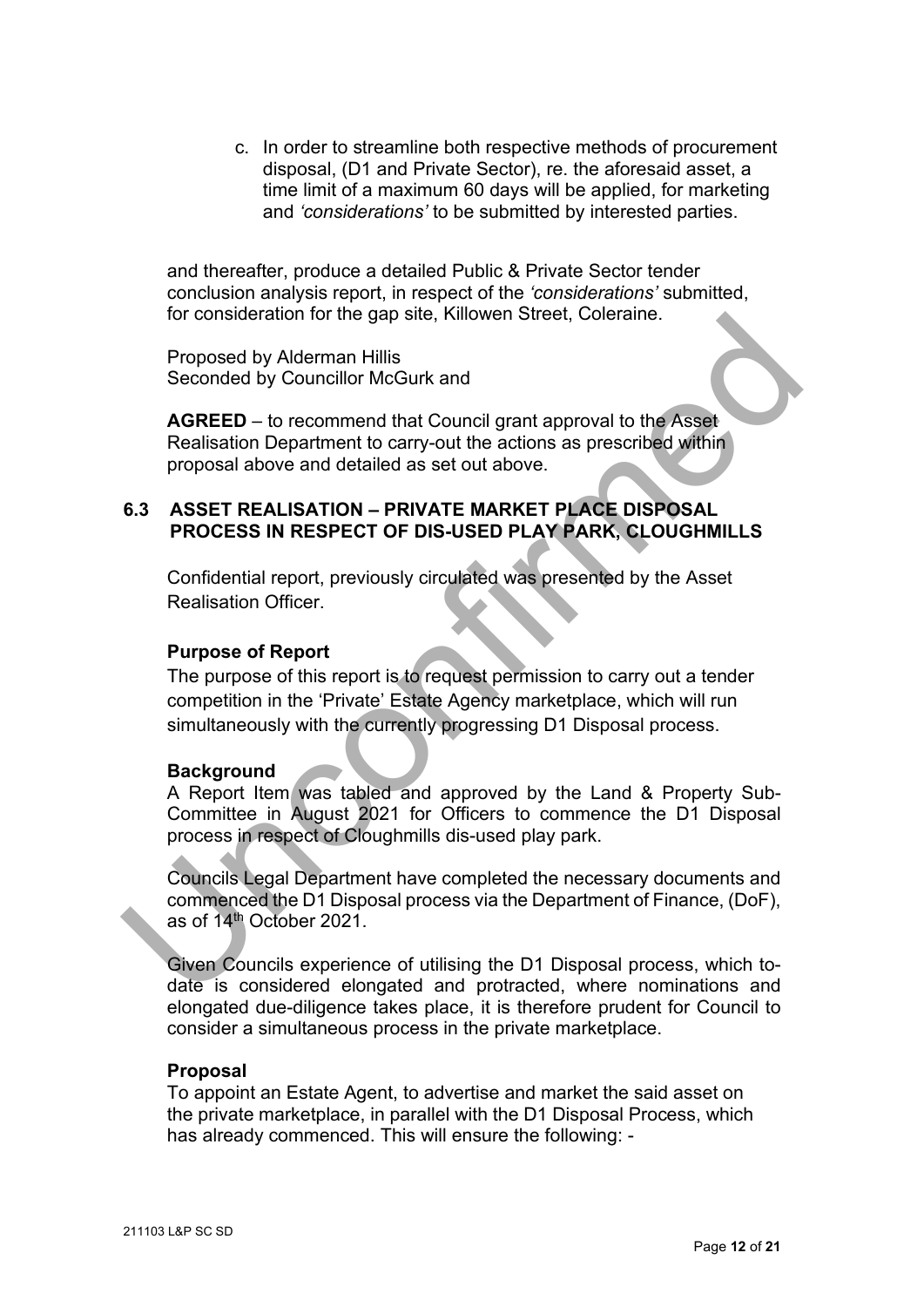- Council achieves optimum Public & Private sector marketplace competitiveness.
- Council achieves optimum Public & Private sector *'consideration'* submissions.

Note:

Private Sector tendering processes for this particular site to remain on the marketplace for a minimum 60 days.

#### **Recommendation**

 It is recommended that Members approve the appointment of an Estate Agent from Councils *'Mini-Tender Competition Framework -2021'*, thereafter, commence a competitive private sector marketing and tendering process, of which same will run simultaneously with the D1 Disposal Process.

The said asset to remain on the Private Sector marketplace for a minimum of 60 days.

Upon completion of the D1 Disposal process, which we envisage to end/close before 31st March 2022, a report will compile a full Public & Private Sector tendering analysis report, which shall be brought back to this Committee for consideration.

Proposed by Councillor McLean Seconded by Alderman Fielding and

**AGREED** – to recommend that Council approve the appointment of an Estate Agent from Councils *'Mini-Tender Competition Framework -2021'*, thereafter, commence a competitive private sector marketing and tendering process, of which same will run simultaneously with the D1 Disposal Process. Its is columinated una winnibisis applive the application of an Examely<br>Agent from Councils Win-Tender Competition Framework -2023;<br>therefalter, commence a competitive private sector marketing and<br>tendering process, of whi

#### **6.4 ASSET REALISATION – ESTATE AGENT APPOINTMENT CONSIDERATION KILLRAMMER COMMUNITY CENTRE/SCHOOL HOUSE BALLYMONEY**

Confidential report, previously circulated was presented by the Asset Realisation Officer.

#### **Purpose of Report**

The purpose of this report is to seek permission to carryout a public tender competition within the 'Private' Estate Agency market place via a local Estate Agency Service delivery for the former Killyrammer Community Centre/School House, Ballymoney.

#### **Background**

A report item was tabled and approved by the Land & Property Sub-Committee in August 2018 for Officers to commence the D1 Disposal process in respect of Killyrammer Community Centre.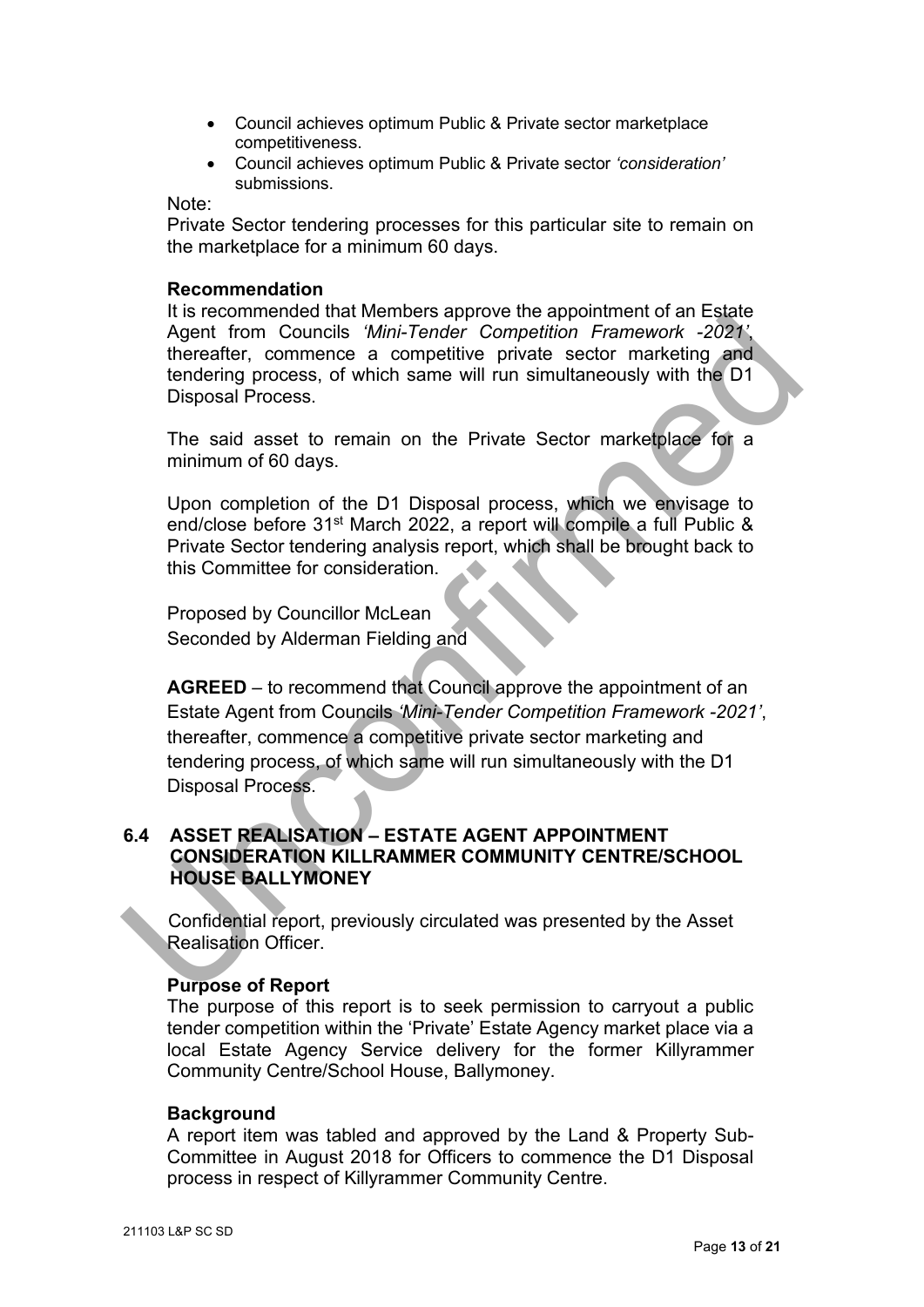Councils Legal Department completed the necessary documents and commenced the D1 Disposal process via the Department of Finance, (DoF), in January 2020.

An elongated and protracted period of nominations by the Northern Ireland Housing Executive occurred between March 2020 and September 2021, with the subsequent non-succession via the D1 Disposal process for Public Body consideration.

Under 'Legal issues' at the Land & Property Sub-Committee, dated September 2021, Councils Land & Property Solicitor advised that *'A decision will be required to determine what commercial agents are used for a D1 external market (public sector) sale either Central Advisory Unit (CAU) D1 agents or local commercial agents'.* Members were asked to consider this matter. Under 'Legal issues' at the Land & Property Sub-Committee, dated<br>September 2021, Councils Land & Property Solicitor advised that 'A<br>decision will be required to determine what commercial agents are used for<br>a D1 external

Following discussion, it was agreed that a further report would follow to the Land and Property Sub Committee in October 2021.

#### **Proposal**

As the Central Advisory Unit, (CAU) of Land and Property Services (LPS) utilise the service of Estate Agents outside of the Borough of Causeway Coast & Glens, which may not be to the advantage of Council in respect of the disposing of the specific said asset, it is proposed that Council engage directly with a 'Local' Estate Agent within the Borough via Councils *'Minitender Estates Agency Framework – 2021'*.

The appointment of a 'local' Estate Agent has numerous benefits, some of which are as follows;-

- Knowledge of the local area and context.
- Data base of local contacts and developers.
- Knowledge of individuals / companies who wish to purchase land and property in the vicinity.

The CAU of LPS utilise the services of estate agents outside the borough.

#### **Recommendation**

It is recommended that Members approve the appointment a local Estate Agent from within the Borough, from Councils *'Mini-Tender Competition Framework -2021'*, and thereafter, commence a competitive private sector marketing and tendering process for the former Killyrammer Community Centre/School House, Ballymoney.

The said asset to remain on the Private Sector marketplace for a minimum of 60 days. All disposal offers received shall be brought back to members for consideration.

Proposed by Councillor McLean Seconded by Alderman Hillis and

.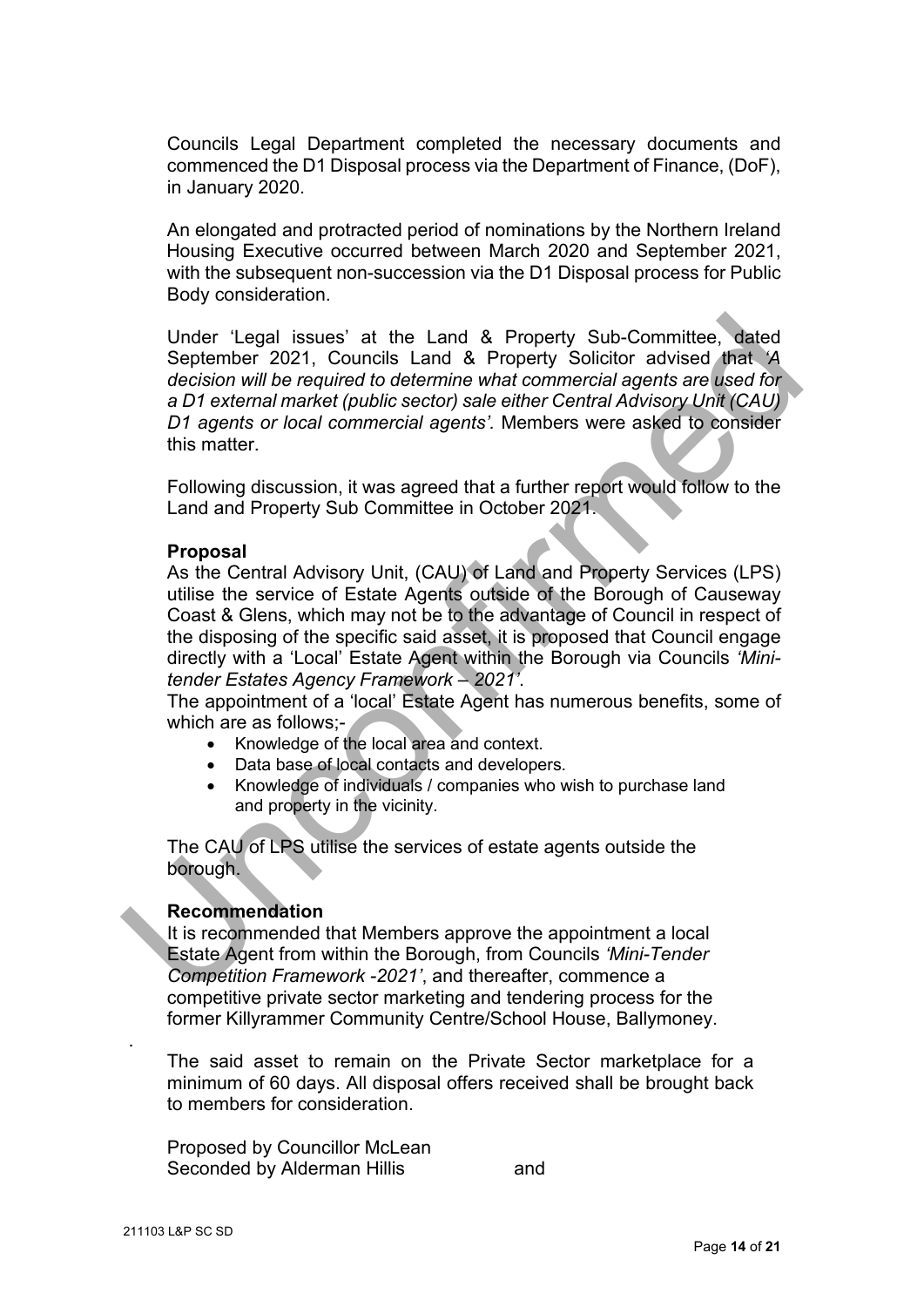**AGREED –** to recommend that Council approve the appointment a local Estate Agent from within the Borough, from Councils *'Mini-Tender Competition Framework -2021'*, and thereafter, commence a competitive private sector marketing and tendering process for the former Killyrammer Community Centre/School House, Ballymoney.

#### **7. LEASES/LICENCES**

## **7.1 SURRENDER OF LEASE – DIS-USED TOILET BLOCK, RIVERVIEW CRESCENT**

Confidential report, previously circulated, was presented by the Asset Realisation Officer.

#### **Purpose of Report**

The purpose of this report is for Asset Realisation Department to request consideration, and if acceptable, permission from Elected Members of the Land & Property Sub-Committee, Corporate Policy & Resource Committee and Full Council, for such a department to enter into communication with the National Trust in respect of Council surrendering the said lease on the dis-used toilet block at Riverview Crescent, Cushendun. 7.1 SURRENDER OF LEASE – DIS-USED TOILET BLOCK, RIVERVIEW<br>
CRESCENT<br>
Confidential report, previously circulated, was presented by the Asset<br>
Realisation Officer.<br>
Purpose of Report<br>
The purpose of Report<br>
Confidential rep

A location map and photograph extract of the said premises can be found under Appendix A (circulated) of this Report Item.

#### **Background**

In February 2018 Council agreed to initiate the asset disposal of the above property and a report was subsequently taken to the Land and Property Sub Committee on 2nd May 2018 to agree to proceed with the Capital Asset Realisation process and the DI disposal process for the Riverview Crescent toilet block, Cushendun. This decision was ratified by Council on 22<sup>nd</sup> May 2018.

Councils Legal Department completed a due-diligence check on available legal documents, which upon checking the said property was leased from the National Trust, dated 11<sup>th</sup> November 1996.

The lease is for a period of 79 years from 1<sup>st</sup> October 1994 at a yearly rent of £1.00 (if demanded), therefore, Council has 52 years left on the said lease.

Significant constraints are contained within the legal lease, namely, the toilets can only be used as a toilet block, and we cannot assign (or in effect sell), or lease to a third party.

The current situation presents significant liabilities to Council, in respect  $of: -$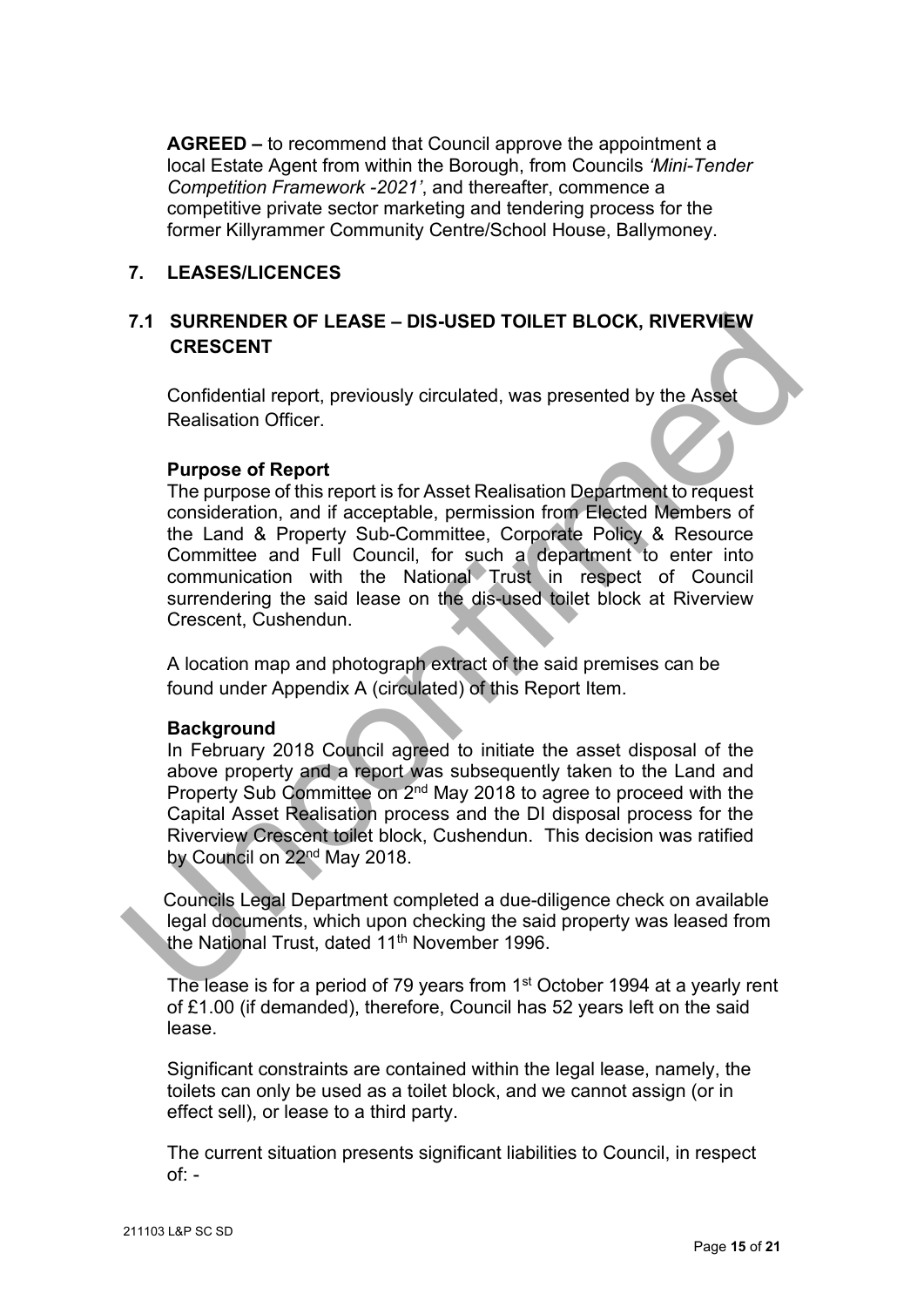- Annual maintenance and upkeep.
- Insurance liability costs.
- Direct Rate cost.

#### **Proposal**

It is proposed, that the Asset Realisation Department, with the assistance of Councils Land & Property Solicitor, engage in communication with the National Trust, to request that the Land/Building Owner accepts the 'Surrender of Lease' from Council, and thereafter, if accepted by the National Trust, officially hands the said premises over to the 'Trust'.

#### **Recommendation**

It is recommended that Elected Members approve of the Asset Realisation Department to engage in communication with the National Trust in respect of surrendering the present lease over the dis-used toilet block at Riverview Crescent, Cushendun, and that thereafter, the said premises be handed back to the National Trust, in order for Council to eliminate its stated liabilities on a dis-used facility. and therefores are coepted by the matterial intertional intertional and premises over to the 'Trust'.<br>
Recommended that Elected Members approve of the Asset<br>
Realisation Department to engage in communication with the Natio

Council's Land and Property Solicitor provided further context, another set of public conveniences in Cushendun were associated with the same lease.

Proposed by Councillor McGurk Seconded by Councillor McLean and

**AGREED** – to recommend that Council approve of the Asset Realisation Department to engage in communication with the National Trust in respect of surrendering the present lease over the dis-used toilet block at Riverview Crescent, Cushendun, and that thereafter, the said premises be handed back to the National Trust, in order for Council to eliminate its stated liabilities on a dis-used facility.

## **8. LEGAL ISSUES**

## **8.1 Request from Radius Housing**

Council's Land and Property Solicitor tabled a verbal report and recommendation for Sub-Committee consideration.

An update on the D1 Internal Market sale (Public Sector) of lands at Laurel Hill was provided to members. An expression of interest and completed D1 questionnaire had been received from Radius Housing Association. Radius Housing Association have requested an extension until March 2022 to carry out due diligence on the site.

Members were asked to approve the request for an extension until March 2022, in the event an acceptable offer to purchase was not received the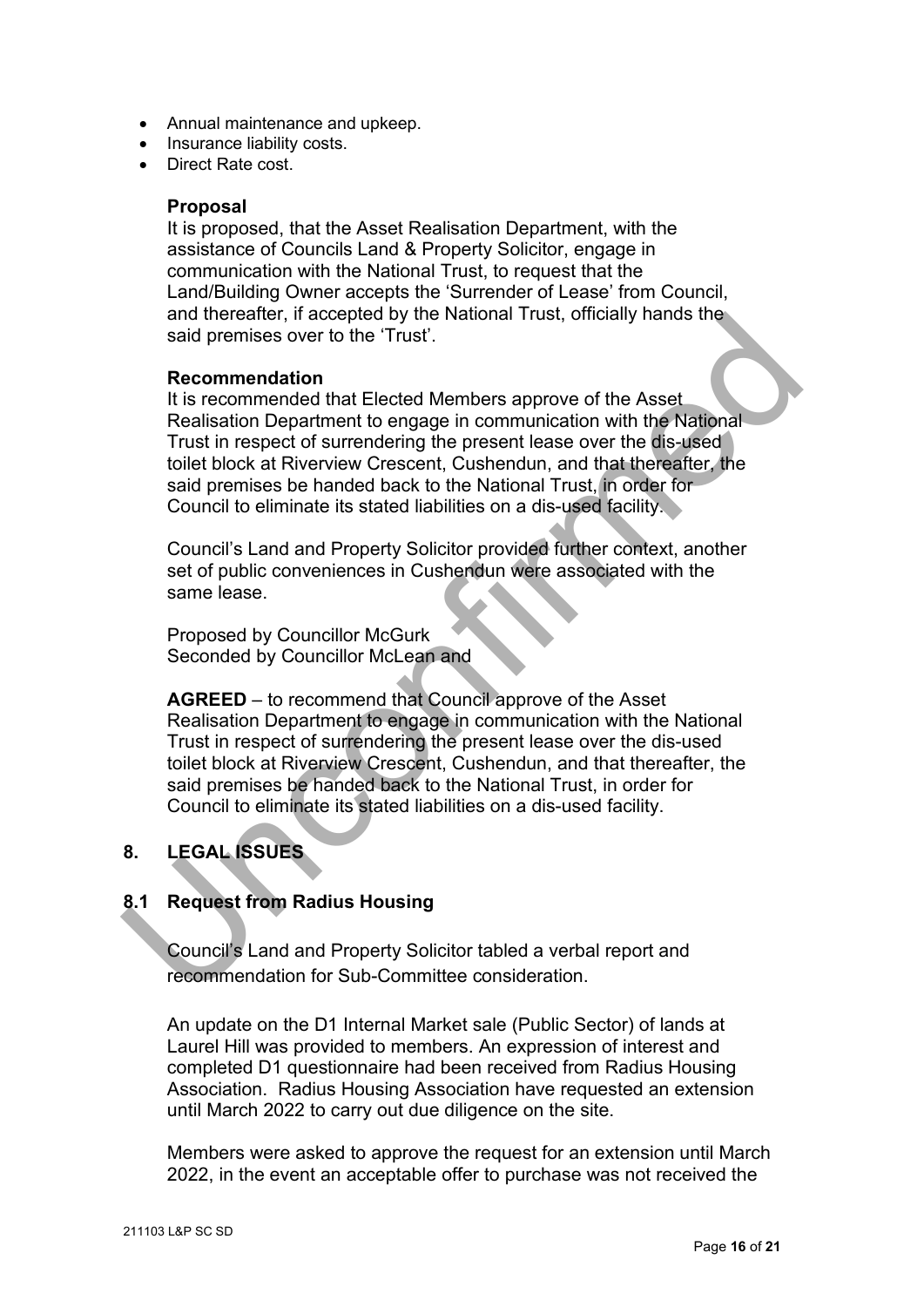property would be placed on the external (open) market for expression of interest.

Council's Land and Property Solicitor detailed comparable D1 asset disposal processes carried out to date and the Dunluce Centre which had been via a Development Brief. He further advised the Land and Property Policy would be amended to include all options for disposal.

Discussion ensued on the potential for the Laurel Hill site.

Elected Member questions were answered by both Legal Services and the Capital Assets Realisation Team.

Proposed by Councillor McLean Seconded by Alderman Fielding and

**AGREED:** to recommend that Council approve the request from Radius Housing Association for an extension until March 2022 to carry out due diligence. In the event an acceptable offer to purchase was not received, the property would be placed on the external (open) market for expressions of interest. Discussion ensued on the potential for the Laurel Hill stite.<br>
Elected Member questions were answered by both Legal Services and the<br>
Capital Assets Realisation Team.<br>
Proposed by Councillor McLean<br>
Seconded by Alderman Fi

## **9. CORRESPONDENCE**

There were no items of correspondence.

## **10. TIMETABLE OF LAND AND PROPERTY SUB-COMMITTEE MEETINGS JAN 2022 – DEC 2022**

Report, previously circulated, was presented by Director of Corporate Services.

## **Purpose of Report**

The purpose of the report is to present the Schedule of Land and Property Sub-Committee Meetings, January 2022 -December 2022 for Council decision.

## **Background**

The day and frequency of the Land and Property Sub-Committee meetings each month previously agreed, is presented as follows:

 $\bullet$  1<sup>st</sup> Wednesday of the month at 7pm.

Following the adoption of the Timetable of Council and Committee Meetings January 2022 – December 2022 at its Council meeting held 5